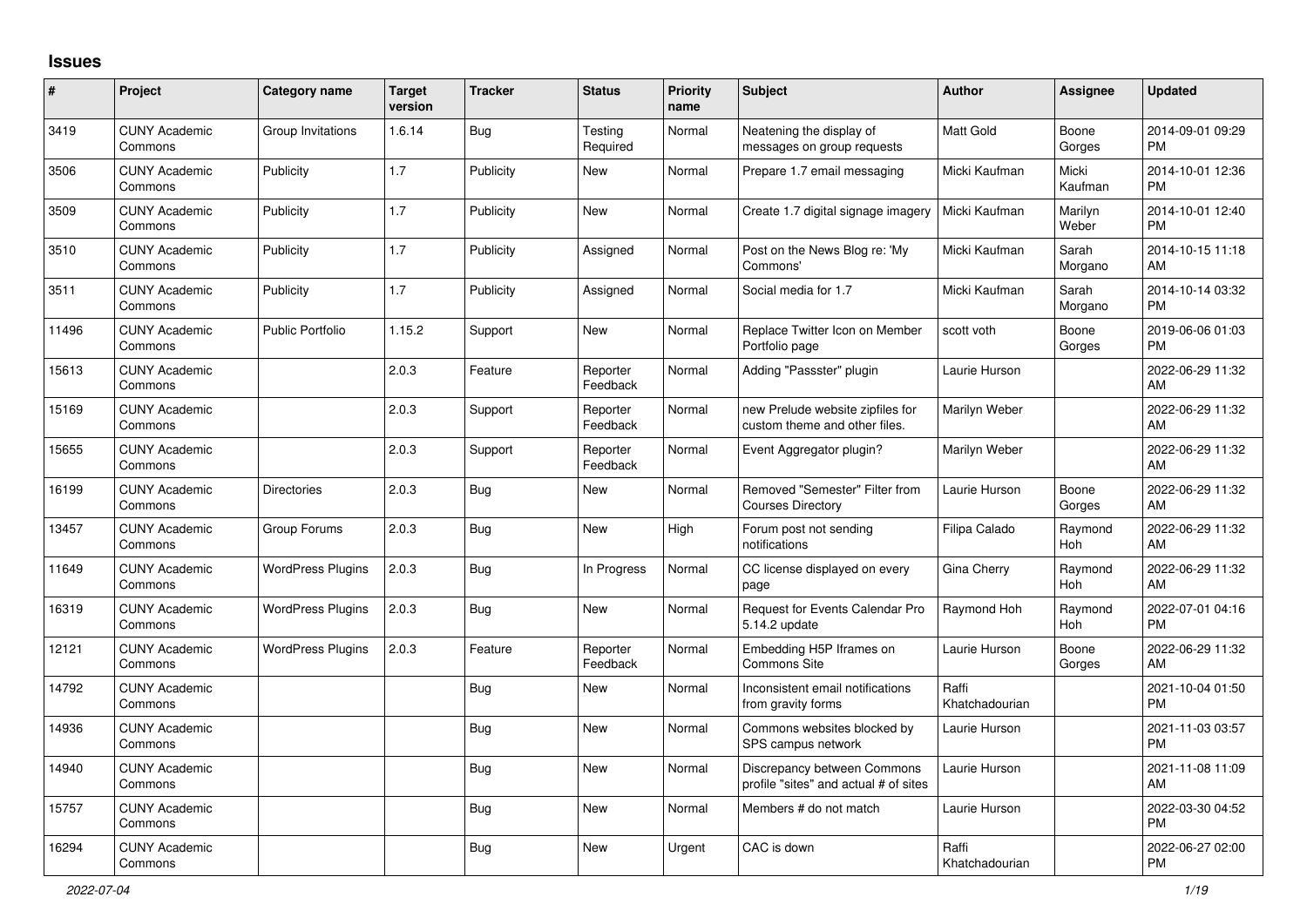| ∦     | Project                                                                 | Category name | <b>Target</b><br>version | <b>Tracker</b> | <b>Status</b>        | <b>Priority</b><br>name | <b>Subject</b>                                                                             | <b>Author</b>           | <b>Assignee</b>       | <b>Updated</b>                |
|-------|-------------------------------------------------------------------------|---------------|--------------------------|----------------|----------------------|-------------------------|--------------------------------------------------------------------------------------------|-------------------------|-----------------------|-------------------------------|
| 16307 | <b>CUNY Academic</b><br>Commons                                         |               |                          | <b>Bug</b>     | New                  | Normal                  | Add brief messaging to<br>accept/decline group membership<br>requests                      | Matt Gold               | Boone<br>Gorges       | 2022-06-27 06:13<br><b>PM</b> |
| 16318 | <b>CUNY Academic</b><br>Commons                                         |               |                          | Bug            | New                  | Normal                  | Unable to Access block editor or<br>embed YouTube videos in new<br>pages, in one site only | Syelle Graves           |                       | 2022-07-01 06:53<br><b>PM</b> |
| 2576  | <b>NYCDH Community</b><br>Site                                          |               |                          | <b>Bug</b>     | Hold                 | Low                     | Test Next Button in Javascript<br><b>Tutorial Under Activities</b>                         | <b>Mark Newton</b>      | Alex Gil              | 2013-05-18 02:55<br><b>PM</b> |
| 2618  | <b>NYCDH Community</b><br>Site                                          |               |                          | <b>Bug</b>     | Assigned             | Low                     | Mark blogs as spam when created<br>by users marked as spam                                 | Matt Gold               | Boone<br>Gorges       | 2013-06-09 11:38<br><b>PM</b> |
| 8992  | NYCDH Community<br>Site                                                 |               |                          | <b>Bug</b>     | Assigned             | Normal                  | Multiple RBE error reports                                                                 | <b>Matt Gold</b>        | Raymond<br>Hoh        | 2017-12-11 05:43<br><b>PM</b> |
| 16290 | <b>CUNY Academic</b><br>Commons                                         |               |                          | Feature        | Reporter<br>Feedback | Normal                  | Add Table Of Contents Block<br>plug-in                                                     | Raffi<br>Khatchadourian |                       | 2022-06-24 10:26<br>AM        |
| 2571  | <b>NYCDH Community</b><br>Site                                          |               |                          | Feature        | Assigned             | Normal                  | Add Google custom search box to<br>homepage                                                | Mark Newton             | Raymond<br><b>Hoh</b> | 2013-05-18 07:49<br><b>PM</b> |
| 2573  | <b>NYCDH Community</b><br>Site                                          |               |                          | Feature        | Reporter<br>Feedback | Normal                  | Add dh_nyc twitter list feed to site                                                       | <b>Mark Newton</b>      | Matt Gold             | 2013-05-16 11:42<br><b>PM</b> |
| 2574  | NYCDH Community<br>Site                                                 |               |                          | Feature        | Assigned             | Normal                  | Add Way to Upload Files to<br>Groups                                                       | Mark Newton             | Raymond<br>Hoh        | 2013-05-18 07:46<br><b>PM</b> |
| 2577  | NYCDH Community<br>Site                                                 |               |                          | Feature        | Assigned             | Low                     | Investigate Potential to Add Links<br>to the Forum                                         | Mark Newton             | Alex Gil              | 2013-05-16 09:40<br><b>PM</b> |
| 11968 | JustPublics@365<br>MediaCamp                                            |               |                          | Feature        | New                  | Normal                  | Nanoscience Retractable Display<br>Unit                                                    | Donald Cherry           | Bonnie<br>Eissner     | 2021-02-19 08:50<br>AM        |
| 12062 | AD/O365 Transition<br>from NonMatric to<br><b>Matriculated Students</b> |               |                          | Feature        | In Progress          | Normal                  | create solution and console<br>project                                                     | Emilio Rodriguez        | Emilio<br>Rodriguez   | 2019-11-12 03:56<br><b>PM</b> |
| 14784 | <b>CUNY Academic</b><br>Commons                                         |               |                          | Support        | Reporter<br>Feedback | Normal                  | User report of logo problem when<br>using Customizer theme                                 | Marilyn Weber           |                       | 2021-09-17 10:25<br>AM        |
| 15045 | <b>CUNY Academic</b><br>Commons                                         |               |                          | Support        | New                  | Normal                  | no result for KCeL in the search<br>box on the commons                                     | Marilyn Weber           |                       | 2021-12-10 11:29<br>AM        |
| 15260 | <b>CUNY Academic</b><br>Commons                                         |               |                          | Support        | Reporter<br>Feedback | Normal                  | Diacritical markings   European<br><b>Stages</b>                                           | Marilyn Weber           |                       | 2022-02-04 08:16<br>AM        |
| 15370 | <b>CUNY Academic</b><br>Commons                                         |               |                          | Support        | Reporter<br>Feedback | Normal                  | All-in-One Event Calendar?                                                                 | Marilyn Weber           |                       | 2022-02-17 11:03<br>AM        |
| 15565 | <b>CUNY Academic</b><br>Commons                                         |               |                          | Support        | New                  | Normal                  | Events - send updates to an email<br>listserv                                              | Marilyn Weber           |                       | 2022-03-10 01:06<br><b>PM</b> |
| 15685 | <b>CUNY Academic</b><br>Commons                                         |               |                          | Support        | <b>New</b>           | High                    | problem with chrome?                                                                       | Marilyn Weber           |                       | 2022-04-25 03:40<br>PM        |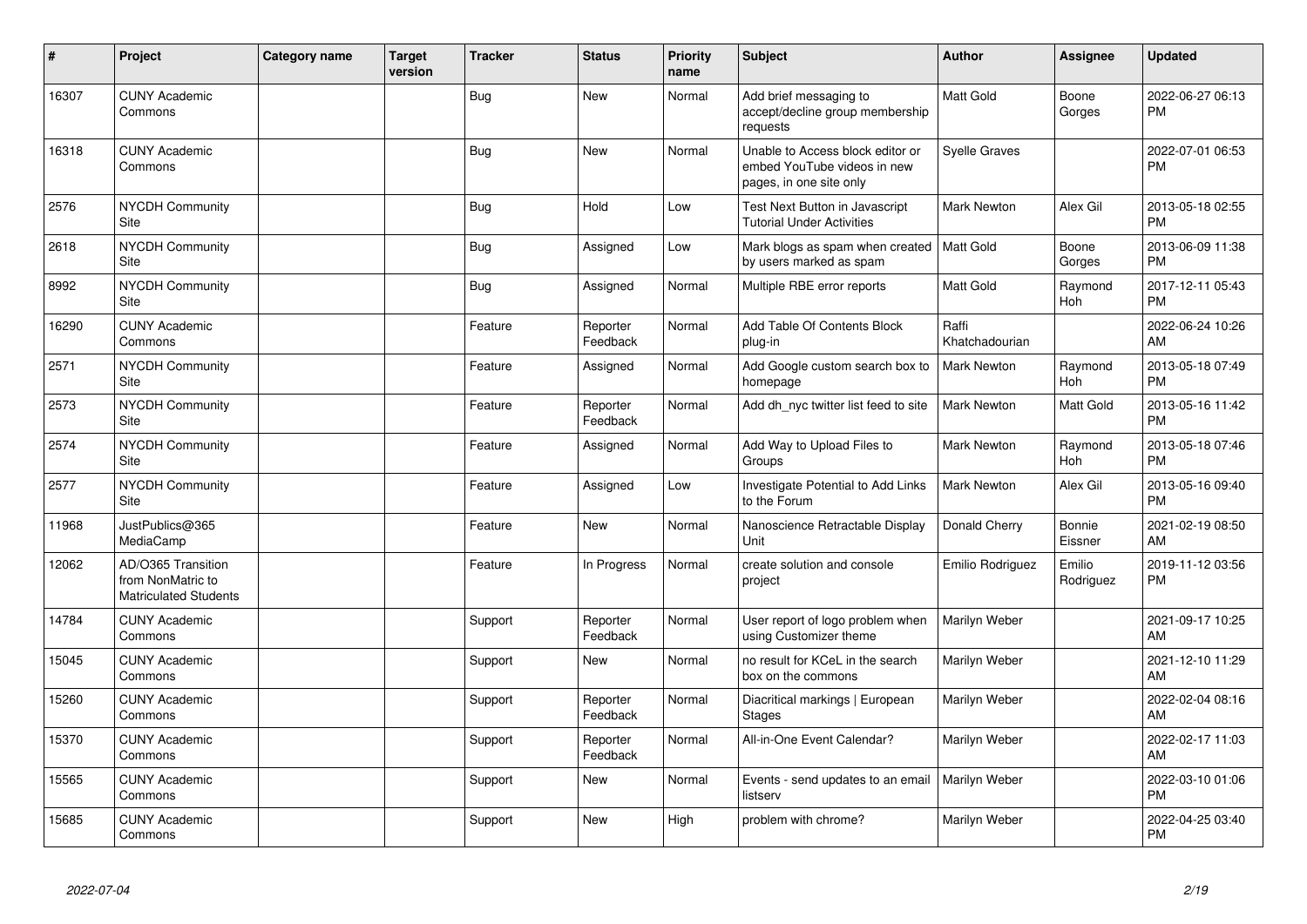| #     | Project                         | <b>Category name</b>           | <b>Target</b><br>version | <b>Tracker</b> | <b>Status</b>        | <b>Priority</b><br>name | <b>Subject</b>                                          | <b>Author</b>           | <b>Assignee</b> | <b>Updated</b>                |
|-------|---------------------------------|--------------------------------|--------------------------|----------------|----------------------|-------------------------|---------------------------------------------------------|-------------------------|-----------------|-------------------------------|
| 16099 | <b>CUNY Academic</b><br>Commons |                                |                          | Support        | Reporter<br>Feedback | Normal                  | request for Newsletter Glue                             | Marilyn Weber           |                 | 2022-05-13 12:14<br><b>PM</b> |
| 16110 | <b>CUNY Academic</b><br>Commons |                                |                          | Support        | Reporter<br>Feedback | Normal                  | remove Creative Commons<br>license from pages?          | Marilyn Weber           | Raymond<br>Hoh  | 2022-05-17 06:11<br><b>PM</b> |
| 14908 | <b>CUNY Academic</b><br>Commons | Performance                    |                          | <b>Bug</b>     | <b>New</b>           | Normal                  | Stale object cache on cdev                              | Raymond Hoh             | Boone<br>Gorges | 2021-12-07 09:45<br>AM        |
| 16177 | <b>CUNY Academic</b><br>Commons | Reply By Email                 |                          | Bug            | <b>New</b>           | Normal                  | Switch to Inbound mode for RBE                          | Raymond Hoh             | Raymond<br>Hoh  | 2022-05-30 04:32<br><b>PM</b> |
| 16245 | <b>CUNY Academic</b><br>Commons | WordPress (misc)               |                          | Bug            | Reporter<br>Feedback | Normal                  | Save Button missing on<br>WordPress Profile page        | scott voth              | Raymond<br>Hoh  | 2022-06-16 03:09<br><b>PM</b> |
| 16255 | <b>CUNY Academic</b><br>Commons | WordPress (misc)               |                          | Bug            | <b>New</b>           | Normal                  | Need to define 'MULTISITE'<br>constant in wp-config.php | Raymond Hoh             |                 | 2022-06-19 09:31<br>AM        |
| 15767 | <b>CUNY Academic</b><br>Commons | WordPress (misc)               |                          | Support        | New                  | Normal                  | Site loading slowly                                     | scott voth              | Boone<br>Gorges | 2022-04-04 08:56<br><b>PM</b> |
| 15516 | <b>CUNY Academic</b><br>Commons | <b>WordPress Plugins</b>       |                          | Bug            | Reporter<br>Feedback | Normal                  | Can't publish or save draft of post<br>on wordpress.com | Raffi<br>Khatchadourian | Raymond<br>Hoh  | 2022-03-02 05:52<br><b>PM</b> |
| 16314 | <b>CUNY Academic</b><br>Commons | <b>WordPress Plugins</b>       |                          | Feature        | New                  | Normal                  | Install Multicollab plug-in?                            | Raffi<br>Khatchadourian |                 | 2022-06-29 03:44<br><b>PM</b> |
| 15883 | <b>CUNY Academic</b><br>Commons |                                | 2.1.0                    | Feature        | New                  | Normal                  | Release BPGES update                                    | Boone Gorges            | Boone<br>Gorges | 2022-05-26 10:39<br>AM        |
| 10439 | <b>CUNY Academic</b><br>Commons | Design                         | 2.1.0                    | Design/UX      | New                  | Normal                  | Create Style Guide for Commons                          | Sonja Leix              | Sara Cannon     | 2022-06-28 01:43<br><b>PM</b> |
| 13891 | <b>CUNY Academic</b><br>Commons | Internal Tools and<br>Workflow | 2.1.0                    | Feature        | New                  | Normal                  | Migrate automated linting to<br>GitHub Actions          | Boone Gorges            | Jeremy Felt     | 2022-06-29 11:13<br>AM        |
| 15194 | <b>CUNY Academic</b><br>Commons | Internal Tools and<br>Workflow | 2.1.0                    | Feature        | <b>New</b>           | Normal                  | PHPCS sniff for un-restored<br>switch_to_blog() calls   | Boone Gorges            | Jeremy Felt     | 2022-05-26 10:45<br>AM        |
| 13946 | <b>CUNY Academic</b><br>Commons | <b>WordPress Plugins</b>       | 2.1.0                    | Support        | Assigned             | Normal                  | <b>Custom Embed handler For</b><br>OneDrive files       | scott voth              | Raymond<br>Hoh  | 2022-05-26 10:46<br>AM        |
| 11392 | <b>CUNY Academic</b><br>Commons |                                | Future<br>release        | Bug            | <b>New</b>           | Normal                  | Migrate users away from<br><b>StatPress</b>             | Boone Gorges            |                 | 2019-04-23 03:53<br><b>PM</b> |
| 10368 | <b>CUNY Academic</b><br>Commons |                                | Future<br>release        | Feature        | Assigned             | Normal                  | Use ORCID data to populate<br>academic profile page     | Stephen Francoeur       | Boone<br>Gorges | 2018-09-25 01:53<br><b>PM</b> |
| 11131 | <b>CUNY Academic</b><br>Commons |                                | Future<br>release        | Feature        | Reporter<br>Feedback | Normal                  | Image Annotation Plugins                                | Laurie Hurson           |                 | 2019-02-26 11:33<br>AM        |
| 16092 | <b>CUNY Academic</b><br>Commons |                                | Future<br>release        | Feature        | Hold                 | Normal                  | Don't show main site in Site<br>search results          | Boone Gorges            | Boone<br>Gorges | 2022-05-17 03:12<br><b>PM</b> |
| 9207  | <b>CUNY Academic</b><br>Commons |                                | Future<br>release        | Support        | Reporter<br>Feedback | Normal                  | display dashboards made in<br>Tableau?                  | Marilyn Weber           | Boone<br>Gorges | 2018-04-10 10:42<br>AM        |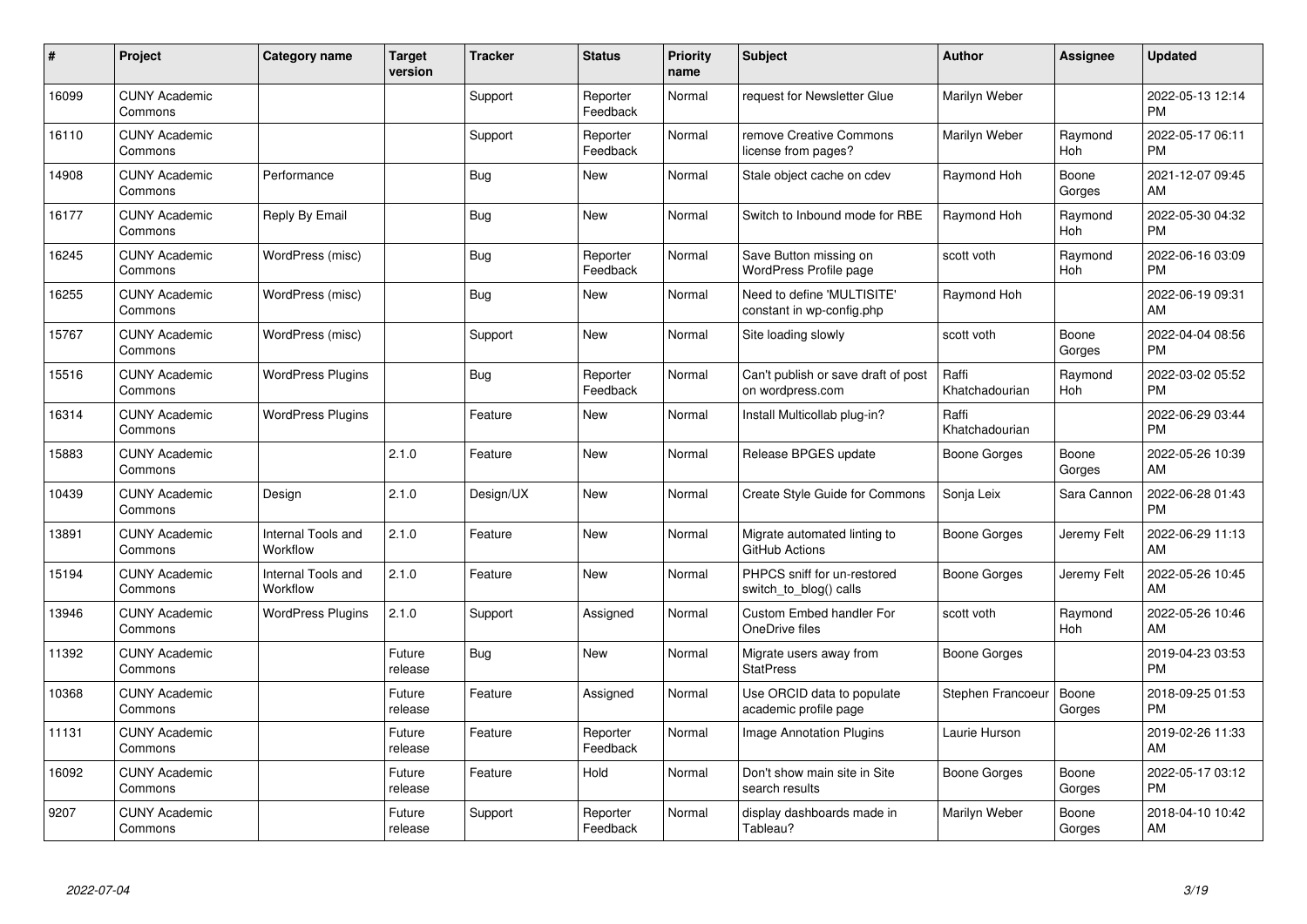| #     | <b>Project</b>                  | Category name             | Target<br>version | <b>Tracker</b> | <b>Status</b> | <b>Priority</b><br>name | <b>Subject</b>                                                                            | <b>Author</b>      | Assignee            | <b>Updated</b>                |
|-------|---------------------------------|---------------------------|-------------------|----------------|---------------|-------------------------|-------------------------------------------------------------------------------------------|--------------------|---------------------|-------------------------------|
| 8900  | <b>CUNY Academic</b><br>Commons | Accessibility             | Future<br>release | Feature        | Assigned      | Normal                  | Look into tools to enforce<br>accessibility in WP environment                             | Matt Gold          | Boone<br>Gorges     | 2022-04-26 11:59<br>AM        |
| 8901  | <b>CUNY Academic</b><br>Commons | Accessibility             | Future<br>release | Feature        | Assigned      | Normal                  | Theme analysis for accessibility                                                          | Matt Gold          | Boone<br>Gorges     | 2022-04-26 11:59<br>AM        |
| 1460  | <b>CUNY Academic</b><br>Commons | Analytics                 | Future<br>release | Feature        | Assigned      | Normal                  | Update System Report                                                                      | <b>Brian Foote</b> | Boone<br>Gorges     | 2015-11-09 06:13<br><b>PM</b> |
| 5581  | <b>CUNY Academic</b><br>Commons | Analytics                 | Future<br>release | Feature        | Assigned      | Normal                  | <b>Explore alternatives to Google</b><br>Analytics                                        | Matt Gold          | Valerie<br>Townsend | 2020-04-17 03:12<br><b>PM</b> |
| 7022  | <b>CUNY Academic</b><br>Commons | Announcements             | Future<br>release | Bug            | New           | Normal                  | Sitewide announcements should<br>be displayed on, and dismissable<br>from, mapped domains | Boone Gorges       | Boone<br>Gorges     | 2018-03-22 10:18<br>AM        |
| 4635  | <b>CUNY Academic</b><br>Commons | Authentication            | Future<br>release | Feature        | New           | Normal                  | Allow non-WP authentication                                                               | Boone Gorges       | Sonja Leix          | 2019-03-01 02:05<br><b>PM</b> |
| 9720  | <b>CUNY Academic</b><br>Commons | Authentication            | Future<br>release | Feature        | <b>New</b>    | Normal                  | The Commons should be an<br>oAuth provider                                                | Boone Gorges       |                     | 2019-03-01 02:04<br><b>PM</b> |
| 5691  | <b>CUNY Academic</b><br>Commons | <b>Blogs (BuddyPress)</b> | Future<br>release | Bug            | Assigned      | High                    | Differing numbers on Sites display                                                        | Matt Gold          | Raymond<br>Hoh      | 2016-06-13 01:37<br><b>PM</b> |
| 6078  | <b>CUNY Academic</b><br>Commons | Blogs (BuddyPress)        | Future<br>release | Feature        | New           | Normal                  | <b>Explore Adding Network Blog</b><br>Metadata Plugin                                     | Luke Waltzer       | Luke Waltzer        | 2016-10-11 10:29<br><b>PM</b> |
| 8835  | <b>CUNY Academic</b><br>Commons | Blogs (BuddyPress)        | Future<br>release | Feature        | <b>New</b>    | Normal                  | Extend cuny is shortlinks to sites                                                        | Luke Waltzer       | Boone<br>Gorges     | 2022-04-26 11:59<br>AM        |
| 8836  | <b>CUNY Academic</b><br>Commons | <b>Blogs (BuddyPress)</b> | Future<br>release | Feature        | Assigned      | Normal                  | Redesign site launch process                                                              | <b>Matt Gold</b>   | Boone<br>Gorges     | 2019-10-03 02:49<br><b>PM</b> |
| 11243 | <b>CUNY Academic</b><br>Commons | BuddyPress (misc)         | Future<br>release | Bug            | New           | Normal                  | Audit bp-custom.php                                                                       | Raymond Hoh        | Raymond<br>Hoh      | 2022-04-26 11:59<br><b>AM</b> |
| 58    | <b>CUNY Academic</b><br>Commons | BuddyPress (misc)         | Future<br>release | Feature        | Assigned      | Low                     | Make member search sortable by<br>last name                                               | Roberta Brody      | Boone<br>Gorges     | 2010-08-26 02:38<br><b>PM</b> |
| 310   | <b>CUNY Academic</b><br>Commons | BuddyPress (misc)         | Future<br>release | Feature        | Assigned      | Low                     | <b>Friend Request Email</b>                                                               | Matt Gold          | Samantha<br>Raddatz | 2015-11-09 05:08<br><b>PM</b> |
| 377   | <b>CUNY Academic</b><br>Commons | BuddyPress (misc)         | Future<br>release | Feature        | Assigned      | Normal                  | Like buttons                                                                              | Matt Gold          | Boone<br>Gorges     | 2010-11-16 05:13<br><b>PM</b> |
| 435   | <b>CUNY Academic</b><br>Commons | BuddyPress (misc)         | Future<br>release | Feature        | Assigned      | Normal                  | Include Avatar Images in Forum<br><b>Post Notification Emails</b>                         | <b>Matt Gold</b>   | Boone<br>Gorges     | 2010-12-08 12:40<br><b>PM</b> |
| 500   | <b>CUNY Academic</b><br>Commons | <b>BuddyPress (misc)</b>  | Future<br>release | Feature        | Assigned      | Normal                  | Export Group Data                                                                         | <b>Matt Gold</b>   | Boone<br>Gorges     | 2010-12-19 12:09<br><b>PM</b> |
| 554   | <b>CUNY Academic</b><br>Commons | BuddyPress (misc)         | Future<br>release | Feature        | Assigned      | Normal                  | Add Trackback notifications to<br>site-wide activity feed                                 | Matt Gold          | Boone<br>Gorges     | 2015-11-09 06:19<br><b>PM</b> |
| 599   | <b>CUNY Academic</b><br>Commons | BuddyPress (misc)         | Future<br>release | Feature        | Assigned      | Normal                  | Consider adding rating plugins for<br>BuddyPress/BBPress                                  | <b>Matt Gold</b>   | Boone<br>Gorges     | 2011-08-22 06:50<br><b>PM</b> |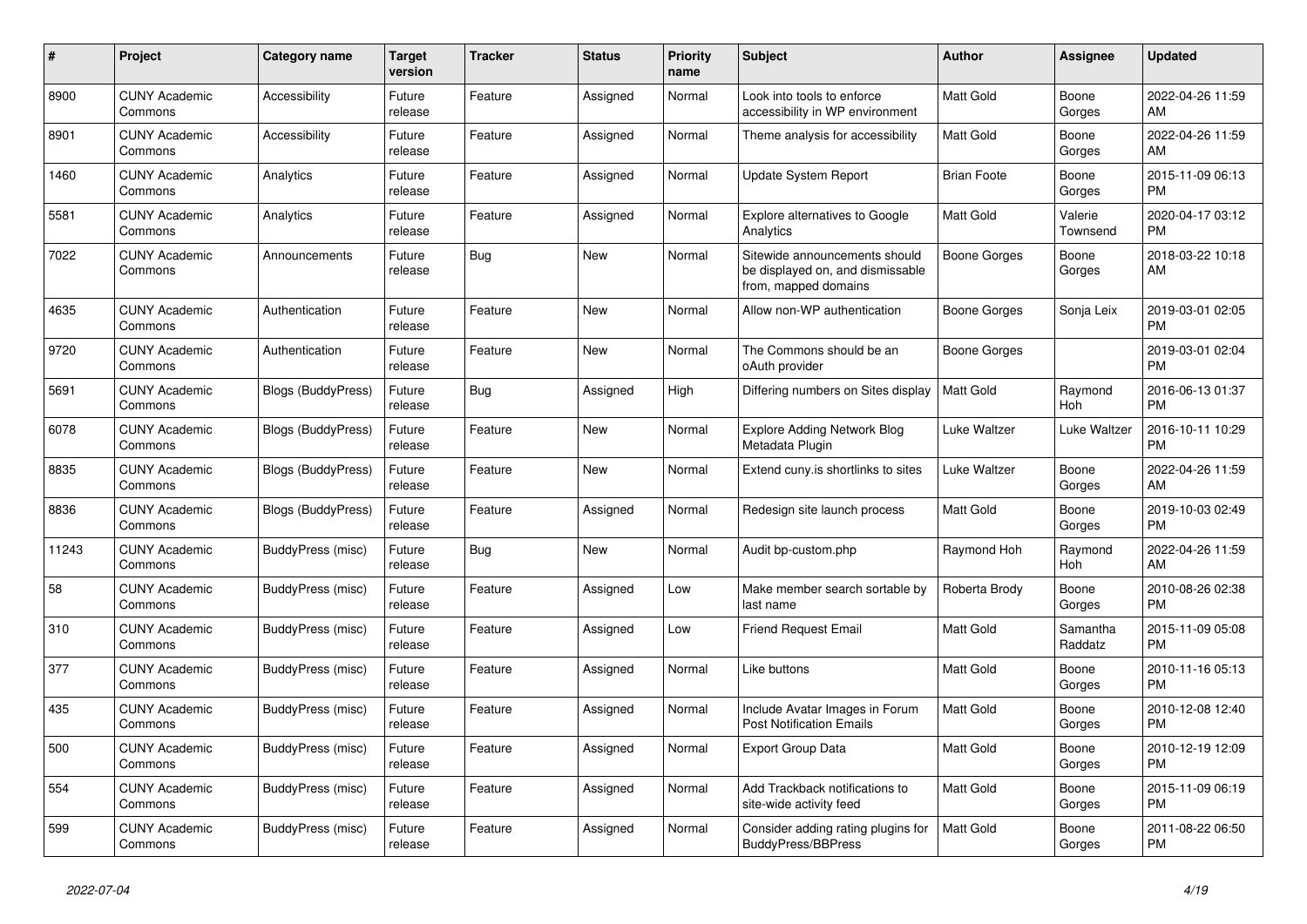| #     | Project                         | <b>Category name</b>   | <b>Target</b><br>version | <b>Tracker</b> | <b>Status</b> | <b>Priority</b><br>name | <b>Subject</b>                                                       | <b>Author</b>    | <b>Assignee</b>     | <b>Updated</b>                |
|-------|---------------------------------|------------------------|--------------------------|----------------|---------------|-------------------------|----------------------------------------------------------------------|------------------|---------------------|-------------------------------|
| 635   | <b>CUNY Academic</b><br>Commons | BuddyPress (misc)      | Future<br>release        | Feature        | Assigned      | Normal                  | Big Blue Button -<br>Videoconferencing in Groups and<br><b>Blogs</b> | <b>Matt Gold</b> | Boone<br>Gorges     | 2011-03-14 03:24<br><b>PM</b> |
| 1423  | <b>CUNY Academic</b><br>Commons | BuddyPress (misc)      | Future<br>release        | Feature        | Assigned      | Low                     | Show an avatar for pingback<br>comment activity items                | Boone Gorges     | <b>Tahir Butt</b>   | 2016-10-24 12:03<br><b>PM</b> |
| 2325  | <b>CUNY Academic</b><br>Commons | BuddyPress (misc)      | Future<br>release        | Feature        | Assigned      | Low                     | Profile should have separate fields<br>for first/last names          | local admin      | Boone<br>Gorges     | 2015-11-09 06:09<br><b>PM</b> |
| 7624  | <b>CUNY Academic</b><br>Commons | BuddyPress (misc)      | Future<br>release        | Design/UX      | New           | Normal                  | <b>BP</b> Notifications                                              | Luke Waltzer     | Paige Dupont        | 2017-02-08 10:43<br><b>PM</b> |
| 519   | <b>CUNY Academic</b><br>Commons | <b>BuddyPress Docs</b> | Future<br>release        | Feature        | Assigned      | Low                     | TOC for individual docs - for new<br>BP "wiki-like" plugin           | scott voth       | Boone<br>Gorges     | 2015-11-09 05:54<br><b>PM</b> |
| 618   | <b>CUNY Academic</b><br>Commons | <b>BuddyPress Docs</b> | Future<br>release        | Feature        | Assigned      | Normal                  | BuddyPress Docs: export formats                                      | Boone Gorges     | Boone<br>Gorges     | 2015-11-09 05:38<br><b>PM</b> |
| 1417  | <b>CUNY Academic</b><br>Commons | <b>BuddyPress Docs</b> | Future<br>release        | Feature        | Assigned      | Low                     | <b>Bulk actions for BuddyPress Docs</b>                              | Boone Gorges     | Boone<br>Gorges     | 2016-10-17 10:41<br><b>PM</b> |
| 1422  | <b>CUNY Academic</b><br>Commons | <b>BuddyPress Docs</b> | Future<br>release        | Feature        | Assigned      | Normal                  | Make "created Doc" activity icons<br>non-mini                        | Boone Gorges     | Boone<br>Gorges     | 2015-11-09 05:48<br><b>PM</b> |
| 1744  | <b>CUNY Academic</b><br>Commons | <b>BuddyPress Docs</b> | Future<br>release        | Feature        | Assigned      | Normal                  | Spreadsheet-style Docs                                               | Boone Gorges     | Boone<br>Gorges     | 2015-11-09 06:13<br><b>PM</b> |
| 2523  | <b>CUNY Academic</b><br>Commons | <b>BuddyPress Docs</b> | Future<br>release        | Feature        | Assigned      | Normal                  | Allow Users to Upload Images to<br><b>BP</b> Docs                    | <b>Matt Gold</b> | Boone<br>Gorges     | 2015-11-09 06:14<br><b>PM</b> |
| 6389  | <b>CUNY Academic</b><br>Commons | <b>BuddyPress Docs</b> | Future<br>release        | Feature        | New           | Low                     | Make Discussion Area Visible<br>When Editing a Doc                   | Luke Waltzer     | Boone<br>Gorges     | 2016-10-21 04:16<br><b>PM</b> |
| 4226  | <b>CUNY Academic</b><br>Commons | <b>BuddyPress Docs</b> | Future<br>release        | Design/UX      | <b>New</b>    | Normal                  | Add option to connect a Doc with<br>a Group                          | Samantha Raddatz | Samantha<br>Raddatz | 2015-09-09 04:08<br><b>PM</b> |
| 13466 | <b>CUNY Academic</b><br>Commons | Cavalcade              | Future<br>release        | Feature        | <b>New</b>    | Normal                  | Automated cleanup for duplicate<br>Cavalcade tasks                   | Boone Gorges     | Boone<br>Gorges     | 2020-10-13 05:24<br><b>PM</b> |
| 10226 | <b>CUNY Academic</b><br>Commons | Courses                | Future<br>release        | Feature        | New           | Normal                  | Add "My Courses" to drop down<br>list                                | scott voth       | Boone<br>Gorges     | 2021-11-19 12:42<br><b>PM</b> |
| 11789 | <b>CUNY Academic</b><br>Commons | Courses                | Future<br>release        | Feature        | New           | Normal                  | Ability to remove item from<br>Courses list                          | Laurie Hurson    | Sonja Leix          | 2019-09-24 12:28<br><b>PM</b> |
| 2754  | <b>CUNY Academic</b><br>Commons | Design                 | Future<br>release        | Feature        | Assigned      | Normal                  | Determine strategy for CAC logo<br>handling in top header            | Micki Kaufman    | Chris Stein         | 2015-01-05 08:53<br><b>PM</b> |
| 860   | <b>CUNY Academic</b><br>Commons | Design                 | Future<br>release        | Design/UX      | Assigned      | Normal                  | Standardize Button Treatment<br><b>Across the Commons</b>            | Chris Stein      | Chris Stein         | 2014-05-01 09:45<br>AM        |
| 4225  | <b>CUNY Academic</b><br>Commons | DiRT Integration       | Future<br>release        | Design/UX      | New           | Normal                  | Add information to DIRT page (in<br>Create a Group)                  | Samantha Raddatz | Matt Gold           | 2015-06-26 03:14<br><b>PM</b> |
| 14496 | <b>CUNY Academic</b><br>Commons | Domain Mapping         | Future<br>release        | Bug            | <b>New</b>    | Normal                  | Mapped domain SSO uses<br>third-party cookies                        | Raymond Hoh      | Raymond<br>Hoh      | 2021-05-24 04:03<br><b>PM</b> |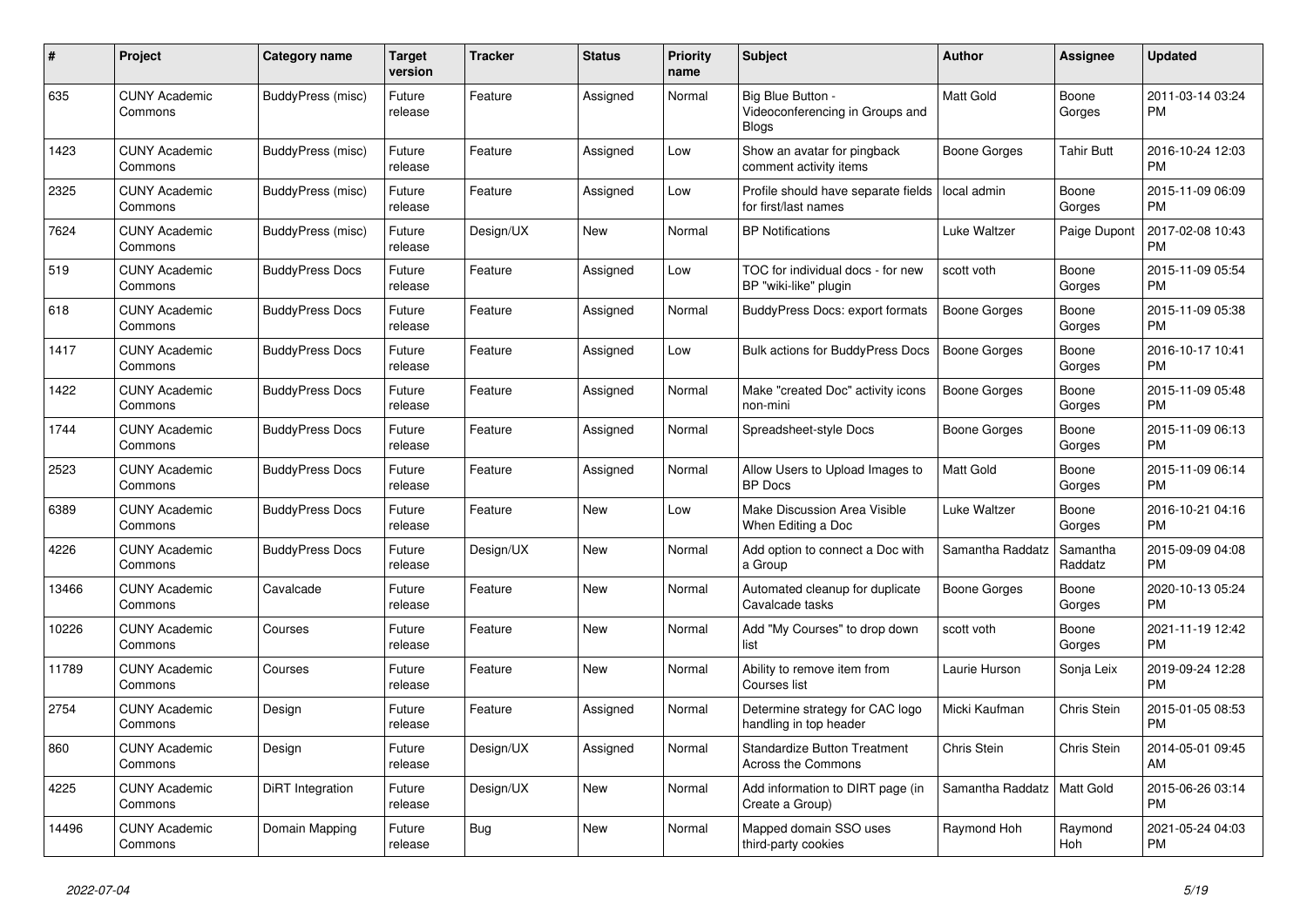| #     | Project                         | <b>Category name</b>       | <b>Target</b><br>version | <b>Tracker</b> | <b>Status</b>        | Priority<br>name | <b>Subject</b>                                                                      | Author              | <b>Assignee</b> | <b>Updated</b>                |
|-------|---------------------------------|----------------------------|--------------------------|----------------|----------------------|------------------|-------------------------------------------------------------------------------------|---------------------|-----------------|-------------------------------|
| 1165  | <b>CUNY Academic</b><br>Commons | <b>Email Invitations</b>   | Future<br>release        | Feature        | Assigned             | Low              | Allow saved lists of invitees under<br>Send Invites                                 | <b>Boone Gorges</b> | Boone<br>Gorges | 2015-11-09 06:03<br><b>PM</b> |
| 1166  | <b>CUNY Academic</b><br>Commons | <b>Email Invitations</b>   | Future<br>release        | Feature        | New                  | Low              | Better organizational tools for Sent   Boone Gorges<br><b>Invites</b>               |                     | Boone<br>Gorges | 2015-11-09 06:02<br><b>PM</b> |
| 1167  | <b>CUNY Academic</b><br>Commons | <b>Email Invitations</b>   | Future<br>release        | Feature        | <b>New</b>           | Low              | Allow email invitations to be resent                                                | Boone Gorges        | Boone<br>Gorges | 2015-11-12 12:53<br>AM        |
| 11971 | <b>CUNY Academic</b><br>Commons | <b>Email Notifications</b> | Future<br>release        | Bug            | Reporter<br>Feedback | Low              | Pictures obscured in emailed post<br>notifications                                  | Marilyn Weber       | Raymond<br>Hoh  | 2019-11-21 01:14<br><b>PM</b> |
| 333   | <b>CUNY Academic</b><br>Commons | <b>Email Notifications</b> | Future<br>release        | Feature        | Assigned             | Low              | Delay Forum Notification Email<br>Delivery Until After Editing Period<br>Ends       | <b>Matt Gold</b>    | Raymond<br>Hoh  | 2015-11-09 06:01<br><b>PM</b> |
| 5992  | <b>CUNY Academic</b><br>Commons | <b>Email Notifications</b> | Future<br>release        | Feature        | New                  | Normal           | Changing the From line of<br>autogenerated blog emails                              | Marilyn Weber       |                 | 2018-09-27 05:19<br><b>PM</b> |
| 12042 | <b>CUNY Academic</b><br>Commons | <b>Email Notifications</b> | Future<br>release        | Feature        | New                  | Normal           | Improved error logging for BPGES<br>send queue                                      | Boone Gorges        | Boone<br>Gorges | 2021-11-19 12:25<br><b>PM</b> |
| 15604 | <b>CUNY Academic</b><br>Commons | <b>Email Notifications</b> | Future<br>release        | Feature        | Assigned             | Normal           | <b>Restructure Commons Group</b><br><b>Digest Email Messages</b>                    | <b>Matt Gold</b>    | Boone<br>Gorges | 2022-05-26 10:45<br>AM        |
| 4438  | <b>CUNY Academic</b><br>Commons | Events                     | Future<br>release        | Bug            | Assigned             | Normal           | Events Calendar - Export<br><b>Recurring Events</b>                                 | scott voth          | Daniel Jones    | 2016-05-23 04:25<br><b>PM</b> |
| 6749  | <b>CUNY Academic</b><br>Commons | Events                     | Future<br>release        | Bug            | New                  | Low              | BPEO iCal request can trigger<br>very large number of DB queries                    | Boone Gorges        | Raymond<br>Hoh  | 2016-11-15 10:09<br><b>PM</b> |
| 3475  | <b>CUNY Academic</b><br>Commons | Events                     | Future<br>release        | Feature        | Assigned             | Normal           | Request to add plugin to<br>streamline room<br>booking/appointment booking          | Naomi Barrettara    | Boone<br>Gorges | 2014-12-01 05:14<br><b>PM</b> |
| 4053  | <b>CUNY Academic</b><br>Commons | Events                     | Future<br>release        | Feature        | Assigned             | Normal           | Create new tab for past events                                                      | Matt Gold           | Boone<br>Gorges | 2015-05-12 02:10<br><b>PM</b> |
| 4238  | <b>CUNY Academic</b><br>Commons | Events                     | Future<br>release        | Feature        | Assigned             | Normal           | Copy Events to Other Groups?                                                        | Matt Gold           | Boone<br>Gorges | 2015-07-02 10:08<br>AM        |
| 4481  | <b>CUNY Academic</b><br>Commons | Events                     | Future<br>release        | Feature        | <b>New</b>           | Normal           | Group admins/mods should have<br>the ability to unlink an event from<br>the group   | Boone Gorges        | Boone<br>Gorges | 2017-04-24 03:53<br><b>PM</b> |
| 5016  | <b>CUNY Academic</b><br>Commons | Events                     | Future<br>release        | Feature        | Assigned             | Low              | Allow comments to be posted on<br>events                                            | Matt Gold           | Raymond<br>Hoh  | 2019-03-01 02:23<br><b>PM</b> |
| 5696  | <b>CUNY Academic</b><br>Commons | Events                     | Future<br>release        | Feature        | Assigned             | Normal           | Events Calendar - display options<br>/ calendar aggregation                         | Matt Gold           | Boone<br>Gorges | 2016-10-13 11:44<br>AM        |
| 11531 | <b>CUNY Academic</b><br>Commons | Events                     | Future<br>release        | Feature        | New                  | Normal           | Main Events calendar should<br>include non-public events that<br>user has access to | scott voth          | Boone<br>Gorges | 2019-06-11 10:00<br>AM        |
| 4592  | <b>CUNY Academic</b><br>Commons | Events                     | Future<br>release        | Design/UX      | New                  | Normal           | Event Creation - Venue Dropdown   Samantha Raddatz   Boone<br>Slow                  |                     | Gorges          | 2015-09-14 04:56<br><b>PM</b> |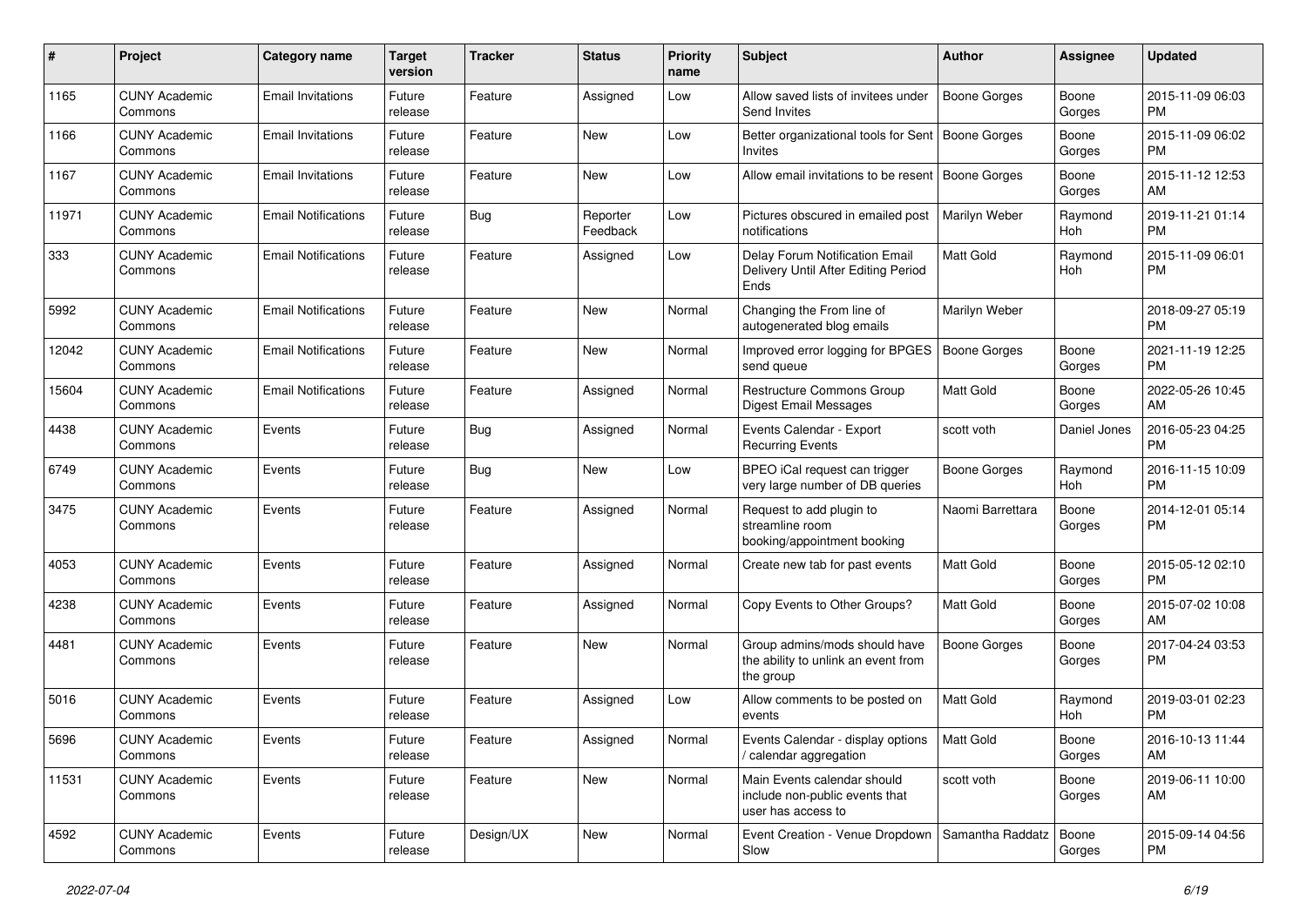| #     | <b>Project</b>                  | Category name      | <b>Target</b><br>version | <b>Tracker</b> | <b>Status</b> | <b>Priority</b><br>name | <b>Subject</b>                                                               | <b>Author</b>    | Assignee            | <b>Updated</b>                |
|-------|---------------------------------|--------------------|--------------------------|----------------|---------------|-------------------------|------------------------------------------------------------------------------|------------------|---------------------|-------------------------------|
| 4903  | <b>CUNY Academic</b><br>Commons | Events             | Future<br>release        | Design/UX      | Assigned      | Normal                  | Improving visual appearance of<br>event calendars                            | <b>Matt Gold</b> | Boone<br>Gorges     | 2016-10-13 11:51<br>AM        |
| 653   | <b>CUNY Academic</b><br>Commons | <b>Group Blogs</b> | Future<br>release        | Feature        | Assigned      | Normal                  | Redesign Integration of Groups<br>and Blogs                                  | <b>Matt Gold</b> | Samantha<br>Raddatz | 2015-11-09 05:40<br><b>PM</b> |
| 3580  | <b>CUNY Academic</b><br>Commons | Group Blogs        | Future<br>release        | Feature        | New           | Normal                  | Multiple blogs per group                                                     | Boone Gorges     | Boone<br>Gorges     | 2018-02-20 02:02<br><b>PM</b> |
| 8756  | <b>CUNY Academic</b><br>Commons | Group Blogs        | Future<br>release        | Feature        | Hold          | Normal                  | Connect multiple blogs to one<br>group?                                      | <b>Matt Gold</b> | Boone<br>Gorges     | 2017-09-30 10:42<br>AM        |
| 1192  | <b>CUNY Academic</b><br>Commons | <b>Group Files</b> | Future<br>release        | Feature        | Assigned      | Low                     | When posting group files, allow<br>users to add a category without<br>saving | <b>Matt Gold</b> | Raymond<br>Hoh      | 2015-11-09 05:53<br><b>PM</b> |
| 3080  | <b>CUNY Academic</b><br>Commons | <b>Group Files</b> | Future<br>release        | Feature        | Assigned      | Low                     | Create a system to keep track of<br>file changes                             | <b>Matt Gold</b> | Boone<br>Gorges     | 2014-02-26 10:04<br><b>PM</b> |
| 3354  | <b>CUNY Academic</b><br>Commons | <b>Group Files</b> | Future<br>release        | Feature        | Assigned      | Low                     | Allow Group Download of Multiple<br><b>Selected Files</b>                    | <b>Matt Gold</b> | <b>Chris Stein</b>  | 2014-08-01 08:50<br>AM        |
| 11834 | <b>CUNY Academic</b><br>Commons | <b>Group Files</b> | Future<br>release        | Feature        | New           | Normal                  | Improved tools for managing<br>group file folders                            | Boone Gorges     | Sonja Leix          | 2019-09-06 03:55<br><b>PM</b> |
| 12091 | <b>CUNY Academic</b><br>Commons | <b>Group Files</b> | Future<br>release        | Feature        | New           | Normal                  | Improved pre-upload file validation   Boone Gorges<br>for bp-group-documents |                  | Boone<br>Gorges     | 2019-11-14 01:21<br><b>PM</b> |
| 5268  | <b>CUNY Academic</b><br>Commons | Group Forums       | Future<br>release        | Bug            | Assigned      | Normal                  | Long-time to post to multiple<br>groups                                      | Luke Waltzer     | Daniel Jones        | 2016-09-07 06:31<br><b>PM</b> |
| 9835  | <b>CUNY Academic</b><br>Commons | Group Forums       | Future<br>release        | Bug            | Assigned      | Normal                  | add a "like" function?                                                       | Marilyn Weber    | <b>Erik Trainer</b> | 2018-06-05 01:49<br><b>PM</b> |
| 585   | <b>CUNY Academic</b><br>Commons | Group Forums       | Future<br>release        | Feature        | Assigned      | Normal                  | Merge Forum Topics                                                           | Sarah Morgano    | Boone<br>Gorges     | 2011-07-06 04:11<br><b>PM</b> |
| 3192  | <b>CUNY Academic</b><br>Commons | Group Forums       | Future<br>release        | Feature        | Assigned      | Normal                  | Customizable forum views for<br>bbPress 2.x group forums                     | Boone Gorges     | Raymond<br>Hoh      | 2015-11-09 12:47<br><b>PM</b> |
| 3193  | <b>CUNY Academic</b><br>Commons | Group Forums       | Future<br>release        | Feature        | Assigned      | Normal                  | bbPress 2.x dynamic roles and<br><b>RBE</b>                                  | Boone Gorges     | Boone<br>Gorges     | 2014-09-30 01:30<br><b>PM</b> |
| 10659 | <b>CUNY Academic</b><br>Commons | Group Forums       | Future<br>release        | Feature        | Assigned      | Normal                  | Post to multiple groups via email                                            | <b>Matt Gold</b> | Raymond<br>Hoh      | 2018-11-15 12:54<br>AM        |
| 13199 | <b>CUNY Academic</b><br>Commons | Group Forums       | Future<br>release        | Feature        | New           | Normal                  | Favoring Groups over bbPress<br>plugin                                       | Colin McDonald   | Colin<br>McDonald   | 2021-11-19 12:28<br><b>PM</b> |
| 13358 | <b>CUNY Academic</b><br>Commons | Group Forums       | Future<br>release        | Feature        | <b>New</b>    | Normal                  | Improved UI for group forum<br>threading settings                            | Boone Gorges     | Raymond<br>Hoh      | 2021-11-19 12:27<br><b>PM</b> |
| 3059  | <b>CUNY Academic</b><br>Commons | Group Forums       | Future<br>release        | Design/UX      | New           | Normal                  | Forum Post Permissable Content<br><b>Explanatory Text</b>                    | Chris Stein      | Chris Stein         | 2015-04-02 11:27<br>AM        |
| 4221  | <b>CUNY Academic</b><br>Commons | Group Forums       | Future<br>release        | Design/UX      | Assigned      | Normal                  | Add 'Number of Posts' display<br>option to Forum page                        | Samantha Raddatz | Samantha<br>Raddatz | 2015-06-26 02:21<br><b>PM</b> |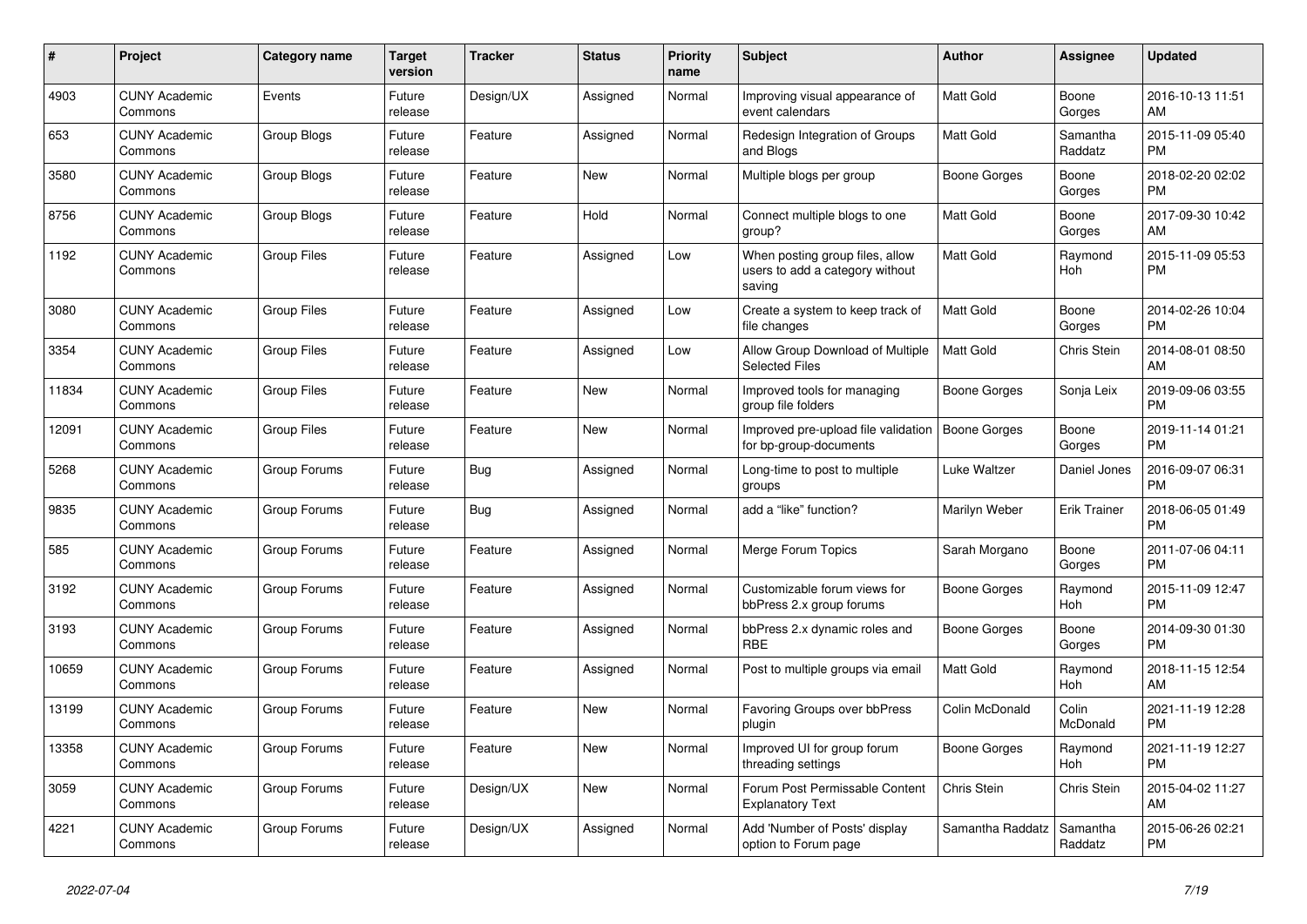| #     | Project                         | <b>Category name</b>        | <b>Target</b><br>version | <b>Tracker</b> | <b>Status</b>        | <b>Priority</b><br>name | <b>Subject</b>                                                                             | <b>Author</b>       | Assignee            | <b>Updated</b>                |
|-------|---------------------------------|-----------------------------|--------------------------|----------------|----------------------|-------------------------|--------------------------------------------------------------------------------------------|---------------------|---------------------|-------------------------------|
| 6392  | <b>CUNY Academic</b><br>Commons | Group Forums                | Future<br>release        | Design/UX      | Assigned             | Low                     | Composition/Preview Panes in<br>Forum Posts                                                | Luke Waltzer        | Paige Dupont        | 2016-10-21 04:26<br><b>PM</b> |
| 1456  | <b>CUNY Academic</b><br>Commons | Group Invitations           | Future<br>release        | Feature        | Reporter<br>Feedback | Low                     | Invite to Group Button from Profile<br>Field                                               | <b>Matt Gold</b>    | Samantha<br>Raddatz | 2015-11-09 05:59<br><b>PM</b> |
| 2610  | <b>CUNY Academic</b><br>Commons | Group Invitations           | Future<br>release        | Feature        | Assigned             | Low                     | Request: Custom invitation<br>message to group invites                                     | local admin         | Boone<br>Gorges     | 2015-11-09 06:13<br><b>PM</b> |
| 3308  | <b>CUNY Academic</b><br>Commons | Group Invitations           | Future<br>release        | Feature        | Assigned             | Normal                  | Allow members to rescind group<br>invitations                                              | <b>Matt Gold</b>    | Boone<br>Gorges     | 2015-04-01 08:53<br><b>PM</b> |
| 13370 | <b>CUNY Academic</b><br>Commons | Group Library               | Future<br>release        | Feature        | New                  | Normal                  | Library bulk deletion and folder<br>editing                                                | Colin McDonald      | Boone<br>Gorges     | 2020-10-13 10:41<br>AM        |
| 13650 | <b>CUNY Academic</b><br>Commons | Group Library               | Future<br>release        | Feature        | New                  | Normal                  | Forum Attachments in Group<br>Library                                                      | Laurie Hurson       |                     | 2021-11-19 12:30<br><b>PM</b> |
| 14309 | <b>CUNY Academic</b><br>Commons | Group Library               | Future<br>release        | Feature        | <b>New</b>           | Normal                  | Better handling of<br>bp group document file download<br>attempts when file is not present | <b>Boone Gorges</b> | Boone<br>Gorges     | 2021-11-19 12:28<br><b>PM</b> |
| 481   | <b>CUNY Academic</b><br>Commons | Groups (misc)               | Future<br>release        | Feature        | Assigned             | Normal                  | ability to archive inactive groups<br>and blogs                                            | Michael Mandiberg   | Samantha<br>Raddatz | 2015-11-09 05:56<br><b>PM</b> |
| 1544  | <b>CUNY Academic</b><br>Commons | Groups (misc)               | Future<br>release        | Feature        | Reporter<br>Feedback | Normal                  | Group Filtering and Sorting                                                                | Matt Gold           | <b>Chris Stein</b>  | 2019-03-01 02:25<br><b>PM</b> |
| 3458  | <b>CUNY Academic</b><br>Commons | Groups (misc)               | Future<br>release        | Feature        | Assigned             | Normal                  | Filter Members of Group by<br>Campus                                                       | Michael Smith       | Samantha<br>Raddatz | 2014-09-26 08:32<br><b>PM</b> |
| 7115  | <b>CUNY Academic</b><br>Commons | Groups (misc)               | Future<br>release        | Feature        | Reporter<br>Feedback | Normal                  | make licensing info clear during<br>group creation                                         | Matt Gold           | Raymond<br>Hoh      | 2020-12-08 11:32<br>AM        |
| 12446 | <b>CUNY Academic</b><br>Commons | Groups (misc)               | Future<br>release        | Feature        | Reporter<br>Feedback | Normal                  | Toggle default site to group forum<br>posting                                              | Laurie Hurson       | Laurie Hurson       | 2020-03-10 11:57<br>AM        |
| 1888  | <b>CUNY Academic</b><br>Commons | Home Page                   | Future<br>release        | Feature        | Assigned             | Normal                  | Refactor BP MPO Activity Filter to<br>support proper pagination                            | Sarah Morgano       | Boone<br>Gorges     | 2014-05-01 07:11<br><b>PM</b> |
| 1983  | <b>CUNY Academic</b><br>Commons | Home Page                   | Future<br>release        | Feature        | Assigned             | Low                     | Media Library integration with<br><b>Featured Content plugin</b>                           | Boone Gorges        | Dominic<br>Giglio   | 2014-03-17 10:34<br>AM        |
| 4980  | <b>CUNY Academic</b><br>Commons | Home Page                   | Future<br>release        | Feature        | Assigned             | Normal                  | CAC Featured Content -- Adding<br>Randomization                                            | <b>Matt Gold</b>    | Boone<br>Gorges     | 2016-12-12 03:01<br><b>PM</b> |
| 10580 | <b>CUNY Academic</b><br>Commons | Information<br>Architecture | Future<br>release        | Design/UX      | New                  | Normal                  | Primary nav item review                                                                    | Boone Gorges        | Sara Cannon         | 2022-06-28 01:29<br><b>PM</b> |
| 5234  | <b>CUNY Academic</b><br>Commons | Membership                  | Future<br>release        | Feature        | Assigned             | Normal                  | Write Unconfirmed patch for WP                                                             | Boone Gorges        | Boone<br>Gorges     | 2016-10-24 11:18<br>AM        |
| 4535  | <b>CUNY Academic</b><br>Commons | My Commons                  | Future<br>release        | Bug            | New                  | Low                     | My Commons filter issue                                                                    | scott voth          | Raymond<br>Hoh      | 2015-09-01 11:17<br>AM        |
| 3330  | <b>CUNY Academic</b><br>Commons | My Commons                  | Future<br>release        | Feature        | Assigned             | Normal                  | "Commons Information" tool                                                                 | Boone Gorges        | Chris Stein         | 2014-09-22 08:46<br><b>PM</b> |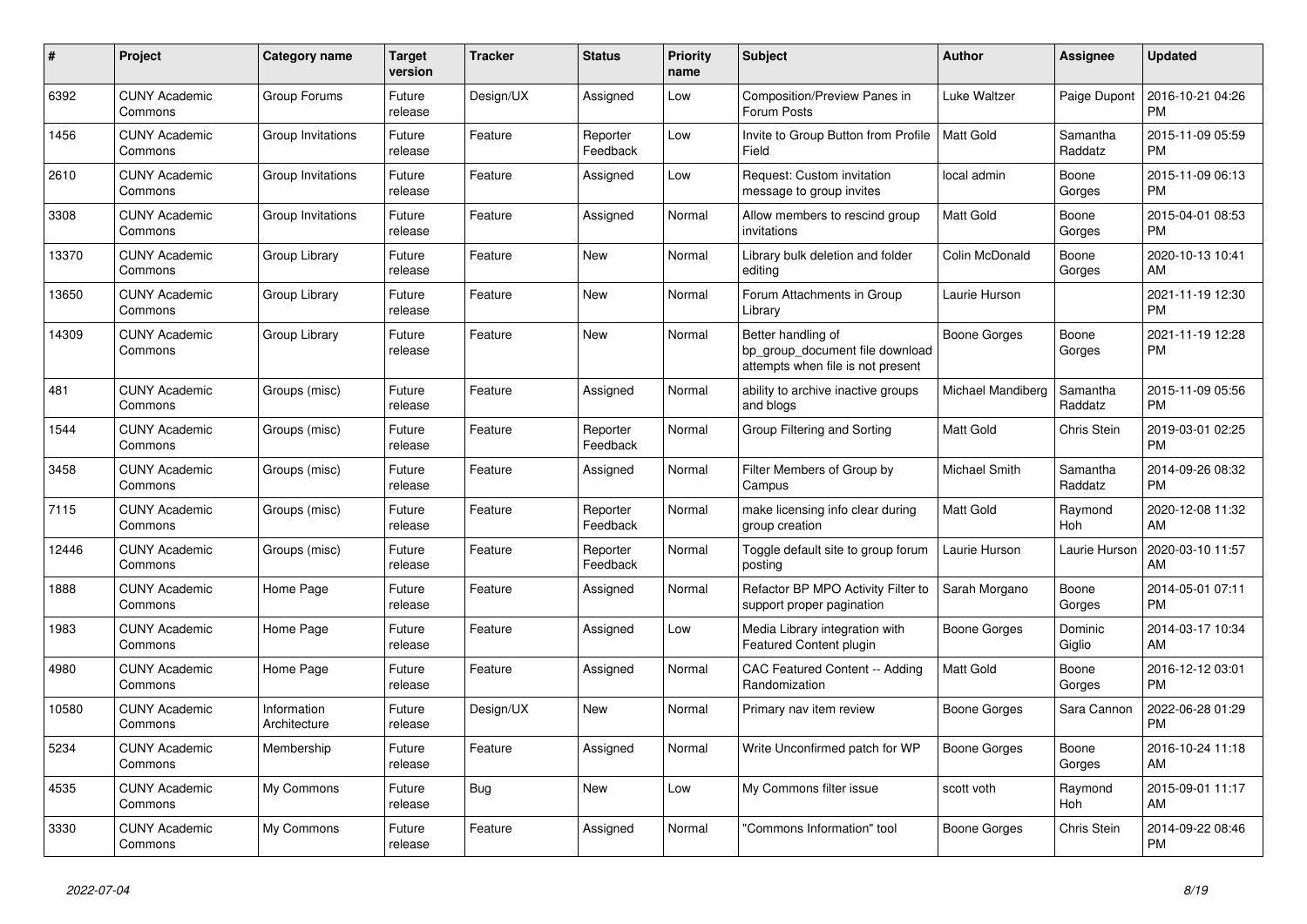| #     | <b>Project</b>                  | <b>Category name</b>    | <b>Target</b><br>version | <b>Tracker</b> | <b>Status</b> | <b>Priority</b><br>name | <b>Subject</b>                                                                             | <b>Author</b>    | Assignee              | <b>Updated</b>                |
|-------|---------------------------------|-------------------------|--------------------------|----------------|---------------|-------------------------|--------------------------------------------------------------------------------------------|------------------|-----------------------|-------------------------------|
| 3517  | <b>CUNY Academic</b><br>Commons | My Commons              | Future<br>release        | Feature        | Assigned      | Normal                  | Mute/Unmute My Commons<br>updates                                                          | Matt Gold        | Raymond<br>Hoh        | 2015-11-09 01:19<br><b>PM</b> |
| 3536  | <b>CUNY Academic</b><br>Commons | My Commons              | Future<br>release        | Feature        | Assigned      | Normal                  | Infinite Scroll on My Commons<br>page                                                      | <b>Matt Gold</b> | Raymond<br><b>Hoh</b> | 2015-04-13 04:42<br><b>PM</b> |
| 3577  | <b>CUNY Academic</b><br>Commons | My Commons              | Future<br>release        | Design/UX      | Assigned      | Normal                  | Replies to items in My Commons                                                             | Matt Gold        | Raymond<br>Hoh        | 2015-04-09 05:19<br><b>PM</b> |
| 9028  | <b>CUNY Academic</b><br>Commons | Onboarding              | Future<br>release        | Feature        | Assigned      | Normal                  | suggest groups to new members<br>during the registration process                           | Matt Gold        | Chris Stein           | 2018-10-24 12:34<br><b>PM</b> |
| 9895  | <b>CUNY Academic</b><br>Commons | Onboarding              | Future<br>release        | Feature        | Assigned      | Normal                  | Add "Accept Invitation"<br>link/button/function to Group<br>and/or Site invitation emails? | Luke Waltzer     | Boone<br>Gorges       | 2018-06-07 12:42<br>PM        |
| 5955  | <b>CUNY Academic</b><br>Commons | Outreach                | Future<br>release        | Feature        | Assigned      | Normal                  | Create auto-newsletter for<br>commons members                                              | Matt Gold        | Luke Waltzer          | 2016-08-30 10:34<br>AM        |
| 14787 | <b>CUNY Academic</b><br>Commons | Plugin Packages         | Future<br>release        | Feature        | <b>New</b>    | Normal                  | Creating a "Design" plugin<br>package                                                      | Laurie Hurson    | scott voth            | 2022-04-27 04:56<br><b>PM</b> |
| 5827  | <b>CUNY Academic</b><br>Commons | <b>Public Portfolio</b> | Future<br>release        | <b>Bug</b>     | Assigned      | Normal                  | Academic Interests square bracket<br>links not working                                     | scott voth       | Chris Stein           | 2016-08-11 11:59<br><b>PM</b> |
| 2013  | <b>CUNY Academic</b><br>Commons | <b>Public Portfolio</b> | Future<br>release        | Feature        | Assigned      | Low                     | Have Profile Privacy Options show<br>up only for filled-in fields                          | Matt Gold        | Boone<br>Gorges       | 2015-11-09 06:09<br><b>PM</b> |
| 2753  | <b>CUNY Academic</b><br>Commons | Public Portfolio        | Future<br>release        | Feature        | New           | Normal                  | Create actual actual tagification in<br>academic interests and other<br>fields             | Micki Kaufman    | Boone<br>Gorges       | 2015-01-05 08:52<br><b>PM</b> |
| 2832  | <b>CUNY Academic</b><br>Commons | <b>Public Portfolio</b> | Future<br>release        | Feature        | Assigned      | Normal                  | Improve interface for (not)<br>auto-linking profile fields                                 | Boone Gorges     | Chris Stein           | 2015-01-05 08:52<br><b>PM</b> |
| 2881  | <b>CUNY Academic</b><br>Commons | <b>Public Portfolio</b> | Future<br>release        | Feature        | Assigned      | Normal                  | Redesign the UX for Profiles                                                               | Chris Stein      | Chris Stein           | 2016-10-13 12:45<br><b>PM</b> |
| 3042  | <b>CUNY Academic</b><br>Commons | Public Portfolio        | Future<br>release        | Feature        | Assigned      | Normal                  | Browsing member interests                                                                  | Matt Gold        | Boone<br>Gorges       | 2015-03-21 09:04<br><b>PM</b> |
| 3048  | <b>CUNY Academic</b><br>Commons | <b>Public Portfolio</b> | Future<br>release        | Feature        | <b>New</b>    | Low                     | Images for rich text profile fields                                                        | Boone Gorges     | Boone<br>Gorges       | 2014-02-19 12:56<br><b>PM</b> |
| 3220  | <b>CUNY Academic</b><br>Commons | <b>Public Portfolio</b> | Future<br>release        | Feature        | Assigned      | Normal                  | Add indent/outdent option to<br>Formatting Buttons on Profile<br>Page                      | <b>Matt Gold</b> | Boone<br>Gorges       | 2014-05-21 10:39<br><b>PM</b> |
| 3768  | <b>CUNY Academic</b><br>Commons | <b>Public Portfolio</b> | Future<br>release        | Feature        | Assigned      | Normal                  | Institutions/Past positions on<br>public portfolios                                        | Matt Gold        | Boone<br>Gorges       | 2018-04-23 10:44<br>AM        |
| 3770  | <b>CUNY Academic</b><br>Commons | <b>Public Portfolio</b> | Future<br>release        | Feature        | Assigned      | Normal                  | Improve Layout/Formatting of<br>Positions Area on Public Portfolios                        | Matt Gold        | Chris Stein           | 2015-04-01 09:17<br><b>PM</b> |
| 10354 | <b>CUNY Academic</b><br>Commons | <b>Public Portfolio</b> | Future<br>release        | Feature        | <b>New</b>    | Normal                  | Opt out of Having a Profile Page                                                           | scott voth       | Chris Stein           | 2020-05-12 10:43<br>AM        |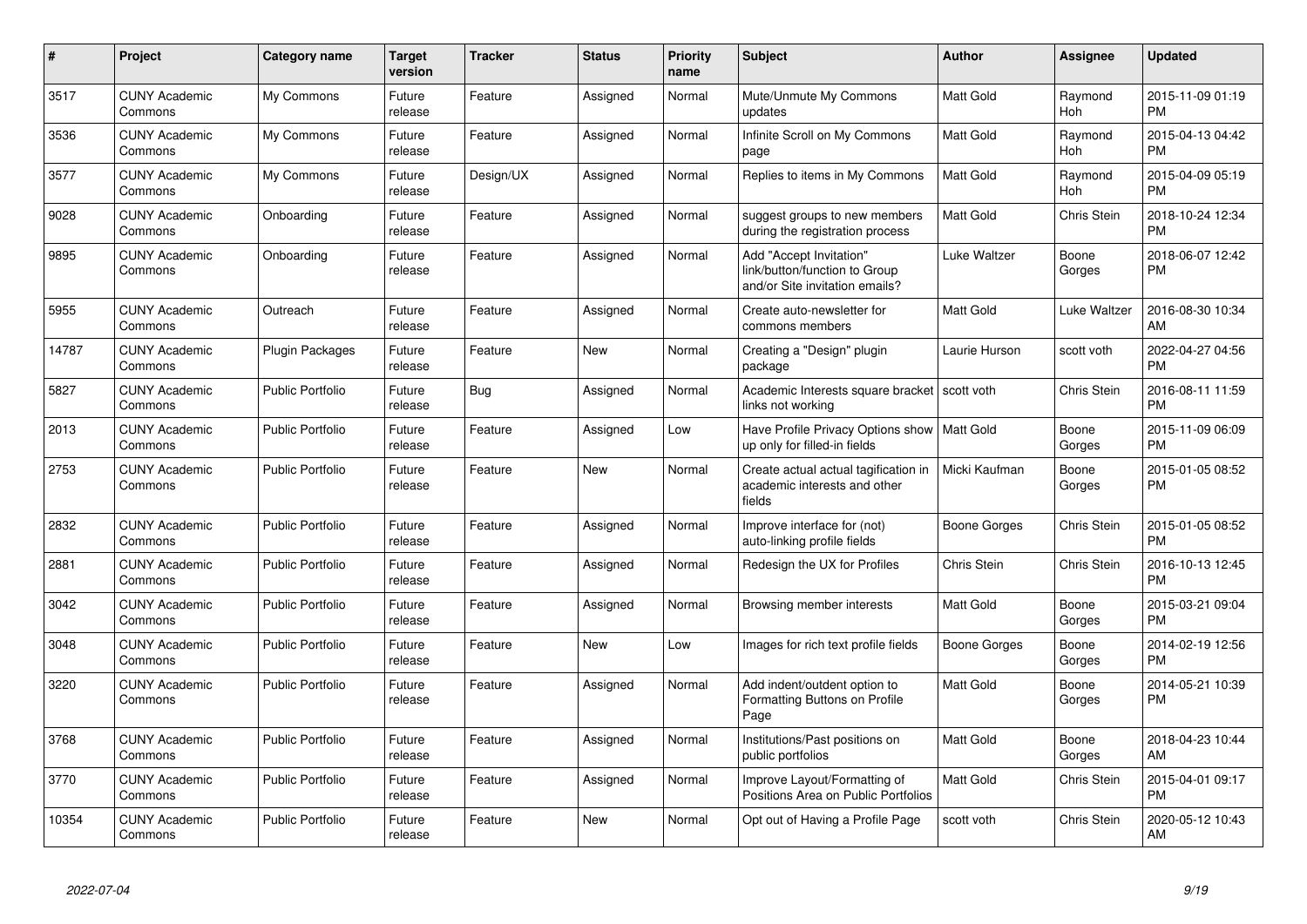| $\#$  | Project                         | <b>Category name</b>     | <b>Target</b><br>version | <b>Tracker</b> | <b>Status</b>        | Priority<br>name | <b>Subject</b>                                                              | <b>Author</b>    | <b>Assignee</b>     | <b>Updated</b>                |
|-------|---------------------------------|--------------------------|--------------------------|----------------|----------------------|------------------|-----------------------------------------------------------------------------|------------------|---------------------|-------------------------------|
| 14184 | <b>CUNY Academic</b><br>Commons | <b>Public Portfolio</b>  | Future<br>release        | Feature        | New                  | Normal           | Centralized mechanism for storing<br>Campus affiliations                    | Boone Gorges     | Boone<br>Gorges     | 2022-01-04 11:35<br>AM        |
| 4253  | <b>CUNY Academic</b><br>Commons | Public Portfolio         | Future<br>release        | Design/UX      | New                  | Normal           | Encourage users to add portfolio<br>content                                 | Samantha Raddatz | Samantha<br>Raddatz | 2015-07-07 11:32<br>AM        |
| 4404  | <b>CUNY Academic</b><br>Commons | <b>Public Portfolio</b>  | Future<br>release        | Design/UX      | Assigned             | Normal           | Change color of permissions info<br>on portfolio editing interface          | Matt Gold        | Samantha<br>Raddatz | 2015-08-11 05:28<br><b>PM</b> |
| 4622  | <b>CUNY Academic</b><br>Commons | <b>Public Portfolio</b>  | Future<br>release        | Design/UX      | <b>New</b>           | Normal           | <b>Profile Visibility Settings</b>                                          | Samantha Raddatz | Samantha<br>Raddatz | 2015-09-21 12:18<br><b>PM</b> |
| 6014  | <b>CUNY Academic</b><br>Commons | Publicity                | Future<br>release        | Publicity      | Reporter<br>Feedback | Normal           | Google search listing                                                       | Matt Gold        | Boone<br>Gorges     | 2016-09-21 03:48<br><b>PM</b> |
| 11945 | <b>CUNY Academic</b><br>Commons | Reckoning                | Future<br>release        | Feature        | Reporter<br>Feedback | Normal           | Add Comments bubble to<br>Reckoning views                                   | Boone Gorges     | Boone<br>Gorges     | 2019-11-12 05:14<br><b>PM</b> |
| 940   | <b>CUNY Academic</b><br>Commons | Redmine                  | Future<br>release        | Feature        | Assigned             | Low              | Communication with users after<br>releases                                  | <b>Matt Gold</b> | Dominic<br>Giglio   | 2012-09-09 04:36<br><b>PM</b> |
| 308   | <b>CUNY Academic</b><br>Commons | Registration             | Future<br>release        | Feature        | New                  | Normal           | Group recommendations for<br>signup process                                 | Boone Gorges     | Samantha<br>Raddatz | 2015-11-09 05:07<br><b>PM</b> |
| 370   | <b>CUNY Academic</b><br>Commons | Registration             | Future<br>release        | Feature        | Assigned             | High             | <b>Guest Accounts</b>                                                       | Matt Gold        | Matt Gold           | 2015-04-09 09:33<br><b>PM</b> |
| 5225  | <b>CUNY Academic</b><br>Commons | Registration             | Future<br>release        | Feature        | Assigned             | Normal           | On-boarding Issues                                                          | Luke Waltzer     | Samantha<br>Raddatz | 2016-02-12 02:58<br><b>PM</b> |
| 11860 | <b>CUNY Academic</b><br>Commons | Registration             | Future<br>release        | Feature        | New                  | Normal           | <b>Ensure Students Are Aware They</b><br>Can Use Aliases At Registration    | scott voth       |                     | 2019-09-24 08:46<br>AM        |
| 3002  | <b>CUNY Academic</b><br>Commons | Search                   | Future<br>release        | Feature        | Assigned             | Normal           | Overhaul CAC search by using<br>external search appliance                   | Boone Gorges     | Boone<br>Gorges     | 2020-07-15 03:05<br><b>PM</b> |
| 3662  | <b>CUNY Academic</b><br>Commons | <b>SEO</b>               | Future<br>release        | Feature        | Assigned             | Normal           | Duplicate Content/SEO/Google<br>issues                                      | <b>Matt Gold</b> | Raymond<br>Hoh      | 2015-04-13 04:37<br><b>PM</b> |
| 13048 | <b>CUNY Academic</b><br>Commons | Shortcodes and<br>embeds | Future<br>release        | Feature        | <b>New</b>           | Normal           | Jupyter Notebooks support                                                   | Boone Gorges     |                     | 2020-07-14 11:46<br>AM        |
| 13331 | <b>CUNY Academic</b><br>Commons | Site cloning             | Future<br>release        | Bug            | New                  | Normal           | Combine Site Template and Clone<br>operations                               | Boone Gorges     | Jeremy Felt         | 2021-11-19 12:39<br><b>PM</b> |
| 5282  | <b>CUNY Academic</b><br>Commons | Social Paper             | Future<br>release        | Bug            | New                  | Normal           | Replying via email directs to paper<br>but not individual comment.          | Marilyn Weber    | Raymond<br>Hoh      | 2016-03-02 01:48<br><b>PM</b> |
| 5488  | <b>CUNY Academic</b><br>Commons | Social Paper             | Future<br>release        | <b>Bug</b>     | <b>New</b>           | Normal           | Add a "last edited by" field to<br>Social Paper group directories           | Boone Gorges     |                     | 2016-04-21 10:05<br><b>PM</b> |
| 7663  | <b>CUNY Academic</b><br>Commons | Social Paper             | Future<br>release        | Bug            | <b>New</b>           | Normal           | Social Paper notifications not<br>formatted correctly on secondary<br>sites | Boone Gorges     | Boone<br>Gorges     | 2018-04-16 03:52<br><b>PM</b> |
| 7981  | <b>CUNY Academic</b><br>Commons | Social Paper             | Future<br>release        | <b>Bug</b>     | <b>New</b>           | Normal           | Social Paper comments should<br>not go to spam                              | Luke Waltzer     | Boone<br>Gorges     | 2018-04-16 03:52<br><b>PM</b> |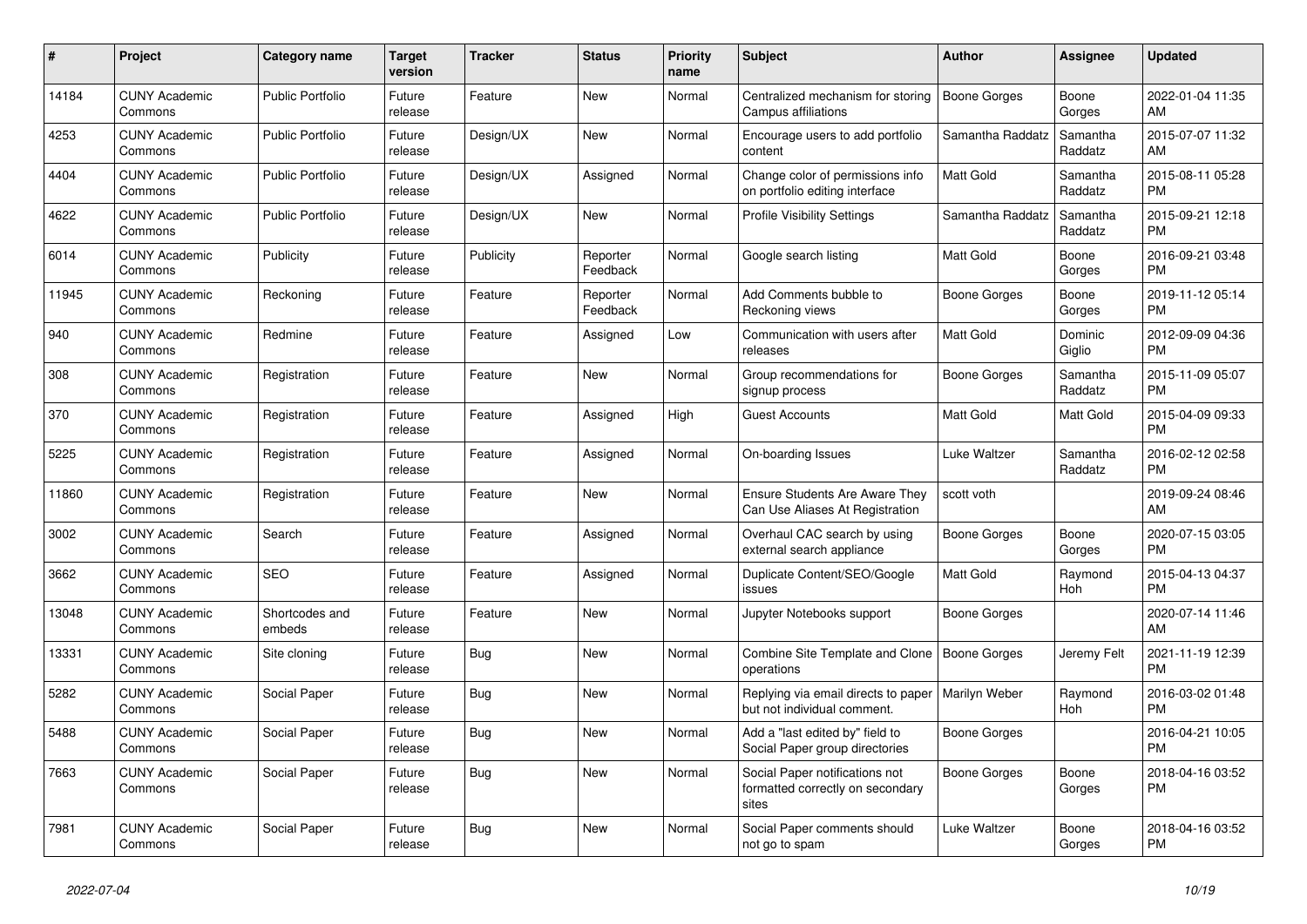| #    | Project                         | <b>Category name</b>    | <b>Target</b><br>version | <b>Tracker</b> | <b>Status</b>        | <b>Priority</b><br>name | <b>Subject</b>                                                                                                                                        | Author                        | Assignee            | <b>Updated</b>                |
|------|---------------------------------|-------------------------|--------------------------|----------------|----------------------|-------------------------|-------------------------------------------------------------------------------------------------------------------------------------------------------|-------------------------------|---------------------|-------------------------------|
| 5050 | <b>CUNY Academic</b><br>Commons | Social Paper            | Future<br>release        | Feature        | <b>New</b>           | Low                     | Making comments visible in SP<br>editing mode (SP suggestion #1)                                                                                      | Marilyn Weber                 | Samantha<br>Raddatz | 2019-09-17 11:10<br><b>PM</b> |
| 5052 | <b>CUNY Academic</b><br>Commons | Social Paper            | Future<br>release        | Feature        | New                  | Low                     | Sentence by sentence or line by<br>line comments (SP suggestion #3)                                                                                   | Marilyn Weber                 | Boone<br>Gorges     | 2016-02-11 10:24<br><b>PM</b> |
| 5053 | <b>CUNY Academic</b><br>Commons | Social Paper            | Future<br>release        | Feature        | <b>New</b>           | Low                     | Scrollable menu to add readers<br>(SP suggestion #4)                                                                                                  | Marilyn Weber                 | Samantha<br>Raddatz | 2016-04-21 05:21<br><b>PM</b> |
| 5058 | <b>CUNY Academic</b><br>Commons | Social Paper            | Future<br>release        | Feature        | <b>New</b>           | Low                     | Can there be a clearer signal that<br>even when comments have<br>already been made you add<br>comments by clicking on the side?<br>(SP suggestion #5) | Marilyn Weber                 | Samantha<br>Raddatz | 2016-02-11 10:24<br><b>PM</b> |
| 5199 | <b>CUNY Academic</b><br>Commons | Social Paper            | Future<br>release        | Feature        | New                  | Normal                  | add tables to the SP editor                                                                                                                           | Marilyn Weber                 |                     | 2016-10-24 11:27<br>AM        |
| 5205 | <b>CUNY Academic</b><br>Commons | Social Paper            | Future<br>release        | Feature        | New                  | Normal                  | Social Paper folders                                                                                                                                  | Marilyn Weber                 |                     | 2016-02-11 10:24<br><b>PM</b> |
| 5397 | <b>CUNY Academic</b><br>Commons | Social Paper            | Future<br>release        | Feature        | New                  | Normal                  | frustrating to have to<br>enable/disable in SP                                                                                                        | Marilyn Weber                 | Samantha<br>Raddatz | 2016-04-20 03:39<br><b>PM</b> |
| 5489 | <b>CUNY Academic</b><br>Commons | Social Paper            | Future<br>release        | Feature        | <b>New</b>           | Normal                  | Asc/desc sorting for Social Paper<br>directories                                                                                                      | Boone Gorges                  |                     | 2016-04-21 10:06<br><b>PM</b> |
| 5182 | <b>CUNY Academic</b><br>Commons | Social Paper            | Future<br>release        | Design/UX      | New                  | Normal                  | "Publishing" a private paper on<br>social paper?                                                                                                      | Raffi<br>Khatchadourian       | Boone<br>Gorges     | 2016-10-13 04:12<br><b>PM</b> |
| 5183 | <b>CUNY Academic</b><br>Commons | Social Paper            | Future<br>release        | Design/UX      | <b>New</b>           | Normal                  | Creating a new paper when<br>viewing an existing paper                                                                                                | Raffi<br>Khatchadourian       | Samantha<br>Raddatz | 2016-02-02 12:09<br><b>PM</b> |
| 6426 | <b>CUNY Academic</b><br>Commons | Spam/Spam<br>Prevention | Future<br>release        | Feature        | Assigned             | Normal                  | Force captcha on all comments?                                                                                                                        | <b>Matt Gold</b>              | <b>Tahir Butt</b>   | 2016-10-24 02:06<br><b>PM</b> |
| 3090 | <b>CUNY Academic</b><br>Commons | Twitter page            | Future<br>release        | Feature        | Assigned             | Normal                  | Prevent Retweets from showing<br>up on Commons twitter page                                                                                           | <b>Matt Gold</b>              | <b>Tahir Butt</b>   | 2016-10-24 11:31<br>AM        |
| 4661 | <b>CUNY Academic</b><br>Commons | User Experience         | Future<br>release        | Bug            | Assigned             | Normal                  | Simplify Events text                                                                                                                                  | <b>Matt Gold</b>              | Samantha<br>Raddatz | 2015-10-02 09:06<br><b>PM</b> |
| 3473 | <b>CUNY Academic</b><br>Commons | User Experience         | Future<br>release        | Feature        | Assigned             | Normal                  | Commons profile: Add help info<br>about "Positions" replacing "title"                                                                                 | Keith Miyake                  | Samantha<br>Raddatz | 2015-11-09 02:28<br><b>PM</b> |
| 5316 | <b>CUNY Academic</b><br>Commons | User Experience         | Future<br>release        | Feature        | Assigned             | Normal                  | Prompt user email address<br>updates                                                                                                                  | <b>Matt Gold</b>              | Stephen Real        | 2016-12-21 03:30<br><b>PM</b> |
| 4222 | <b>CUNY Academic</b><br>Commons | User Experience         | Future<br>release        | Design/UX      | New                  | Normal                  | Add information to 'Delete<br>Account' page                                                                                                           | Samantha Raddatz   scott voth |                     | 2015-06-26 11:35<br>AM        |
| 8675 | <b>CUNY Academic</b><br>Commons | User Onboarding         | Future<br>release        | Bug            | Reporter<br>Feedback | Low                     | Add new User search screen calls<br>for the input of email address but<br>doesn't work with one                                                       | Paul Hebert                   | Boone<br>Gorges     | 2017-10-11 11:17<br>AM        |
| 2167 | <b>CUNY Academic</b><br>Commons | WordPress (misc)        | Future<br>release        | Bug            | Assigned             | Normal                  | <b>CAC-Livestream Plugin Issues</b>                                                                                                                   | Michael Smith                 | Dominic<br>Giglio   | 2015-01-02 03:06<br>PM.       |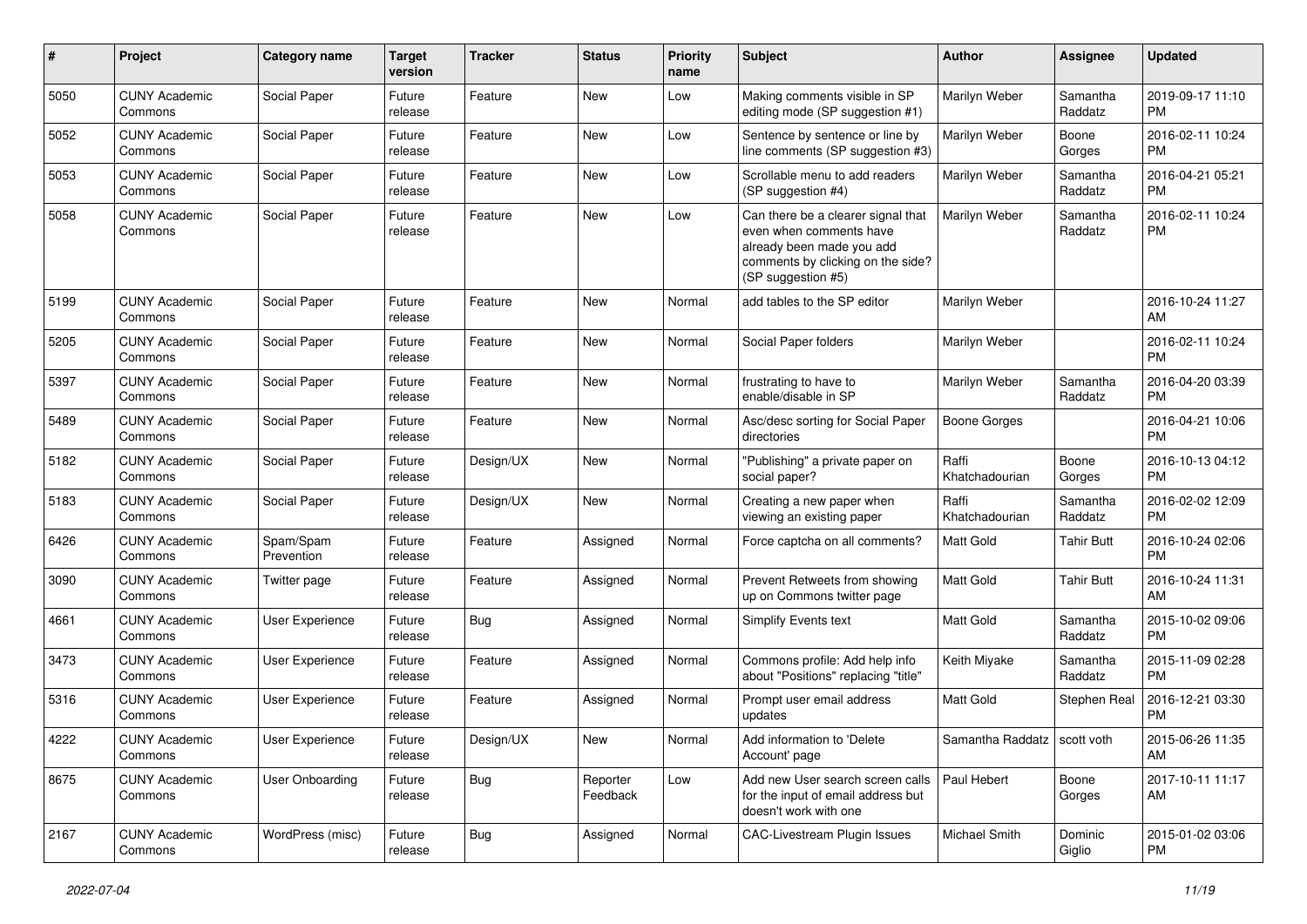| #     | Project                         | <b>Category name</b>     | <b>Target</b><br>version | <b>Tracker</b> | <b>Status</b>        | <b>Priority</b><br>name | <b>Subject</b>                                                                                               | <b>Author</b>           | <b>Assignee</b>     | <b>Updated</b>                |
|-------|---------------------------------|--------------------------|--------------------------|----------------|----------------------|-------------------------|--------------------------------------------------------------------------------------------------------------|-------------------------|---------------------|-------------------------------|
| 4388  | <b>CUNY Academic</b><br>Commons | WordPress (misc)         | Future<br>release        | Bug            | Assigned             | Normal                  | Repeated request for<br>authentication.                                                                      | Alice.Lynn<br>McMichael | Raymond<br>Hoh      | 2015-08-11 07:35<br>PM.       |
| 6755  | <b>CUNY Academic</b><br>Commons | WordPress (misc)         | Future<br>release        | <b>Bug</b>     | New                  | Normal                  | Cannot Deactivate Plugin                                                                                     | Laura Kane              |                     | 2016-11-16 01:12<br><b>PM</b> |
| 11024 | <b>CUNY Academic</b><br>Commons | WordPress (misc)         | Future<br>release        | Bug            | New                  | Normal                  | Subsites should not show "you<br>should update your .htaccess<br>now" notice after permalink setting<br>save | <b>Boone Gorges</b>     |                     | 2019-01-28 01:35<br><b>PM</b> |
| 14113 | <b>CUNY Academic</b><br>Commons | WordPress (misc)         | Future<br>release        | Bug            | Hold                 | Normal                  | Block Editor Not Working on this<br>page - Json error                                                        | scott voth              | Boone<br>Gorges     | 2021-03-05 11:01<br>AM        |
| 287   | <b>CUNY Academic</b><br>Commons | WordPress (misc)         | Future<br>release        | Feature        | Assigned             | Normal                  | Create troubleshooting tool for<br>account sign-up                                                           | Matt Gold               | Boone<br>Gorges     | 2015-11-09 06:17<br>PM.       |
| 365   | <b>CUNY Academic</b><br>Commons | WordPress (misc)         | Future<br>release        | Feature        | Assigned             | Normal                  | <b>Create Mouseover Tooltips</b><br>throughout Site                                                          | Matt Gold               | Chris Stein         | 2015-11-09 06:18<br><b>PM</b> |
| 1105  | <b>CUNY Academic</b><br>Commons | WordPress (misc)         | Future<br>release        | Feature        | Assigned             | Normal                  | Rephrase Blog Privacy Options                                                                                | Matt Gold               | Samantha<br>Raddatz | 2015-11-09 06:19<br><b>PM</b> |
| 1508  | <b>CUNY Academic</b><br>Commons | WordPress (misc)         | Future<br>release        | Feature        | Assigned             | Normal                  | Share login cookies across<br>mapped domains                                                                 | <b>Boone Gorges</b>     | Boone<br>Gorges     | 2012-07-02 12:12<br><b>PM</b> |
| 3759  | <b>CUNY Academic</b><br>Commons | WordPress (misc)         | Future<br>release        | Feature        | Assigned             | Normal                  | Review Interface for Adding Users<br>to Blogs                                                                | <b>Matt Gold</b>        | Boone<br>Gorges     | 2015-03-24 05:52<br><b>PM</b> |
| 6332  | <b>CUNY Academic</b><br>Commons | WordPress (misc)         | Future<br>release        | Feature        | New                  | Normal                  | Allow uploaded files to be marked<br>as private in an ad hoc way                                             | Boone Gorges            |                     | 2016-10-17 11:41<br><b>PM</b> |
| 10380 | <b>CUNY Academic</b><br>Commons | WordPress (misc)         | Future<br>release        | Feature        | In Progress          | Normal                  | Remove blacklisted plugins                                                                                   | Boone Gorges            |                     | 2022-04-26 12:00<br><b>PM</b> |
| 13835 | <b>CUNY Academic</b><br>Commons | WordPress (misc)         | Future<br>release        | Feature        | New                  | Normal                  | Allow OneSearch widget to have<br>'CUNY' as campus                                                           | Boone Gorges            | Boone<br>Gorges     | 2021-11-19 12:39<br>PM.       |
| 11843 | <b>CUNY Academic</b><br>Commons | WordPress (misc)         | Future<br>release        | Design/UX      | <b>New</b>           | Normal                  | Tweaking the Gutenberg Editor<br>Interface                                                                   | Laurie Hurson           |                     | 2022-04-26 12:00<br>PM.       |
| 3691  | <b>CUNY Academic</b><br>Commons | <b>WordPress Plugins</b> | Future<br>release        | Bug            | <b>New</b>           | Normal                  | <b>WPMU Domain Mapping</b><br>Debugging on cdev                                                              | Raymond Hoh             | Matt Gold           | 2014-12-12 09:04<br>AM        |
| 3939  | <b>CUNY Academic</b><br>Commons | <b>WordPress Plugins</b> | Future<br>release        | Bug            | Hold                 | Normal                  | Activity stream support for<br>Co-Authors Plus plugin                                                        | Raymond Hoh             | Raymond<br>Hoh      | 2015-11-09 06:13<br><b>PM</b> |
| 6356  | <b>CUNY Academic</b><br>Commons | <b>WordPress Plugins</b> | Future<br>release        | Bug            | Reporter<br>Feedback | Low                     | Should Subscribe2 be<br>deprecated?                                                                          | Luke Waltzer            |                     | 2017-03-20 12:20<br><b>PM</b> |
| 9289  | <b>CUNY Academic</b><br>Commons | <b>WordPress Plugins</b> | Future<br>release        | Bug            | Reporter<br>Feedback | Normal                  | Email Users Plugin                                                                                           | Laurie Hurson           | Boone<br>Gorges     | 2018-10-24 12:34<br>PM.       |
| 9926  | <b>CUNY Academic</b><br>Commons | <b>WordPress Plugins</b> | Future<br>release        | <b>Bug</b>     | New                  | Normal                  | twitter-mentions-as-comments<br>cron jobs can run long                                                       | Boone Gorges            | Boone<br>Gorges     | 2018-10-24 12:34<br><b>PM</b> |
| 12573 | <b>CUNY Academic</b><br>Commons | <b>WordPress Plugins</b> | Future<br>release        | <b>Bug</b>     | New                  | Normal                  | <b>CommentPress Core Issues</b>                                                                              | scott voth              |                     | 2020-03-24 04:32<br><b>PM</b> |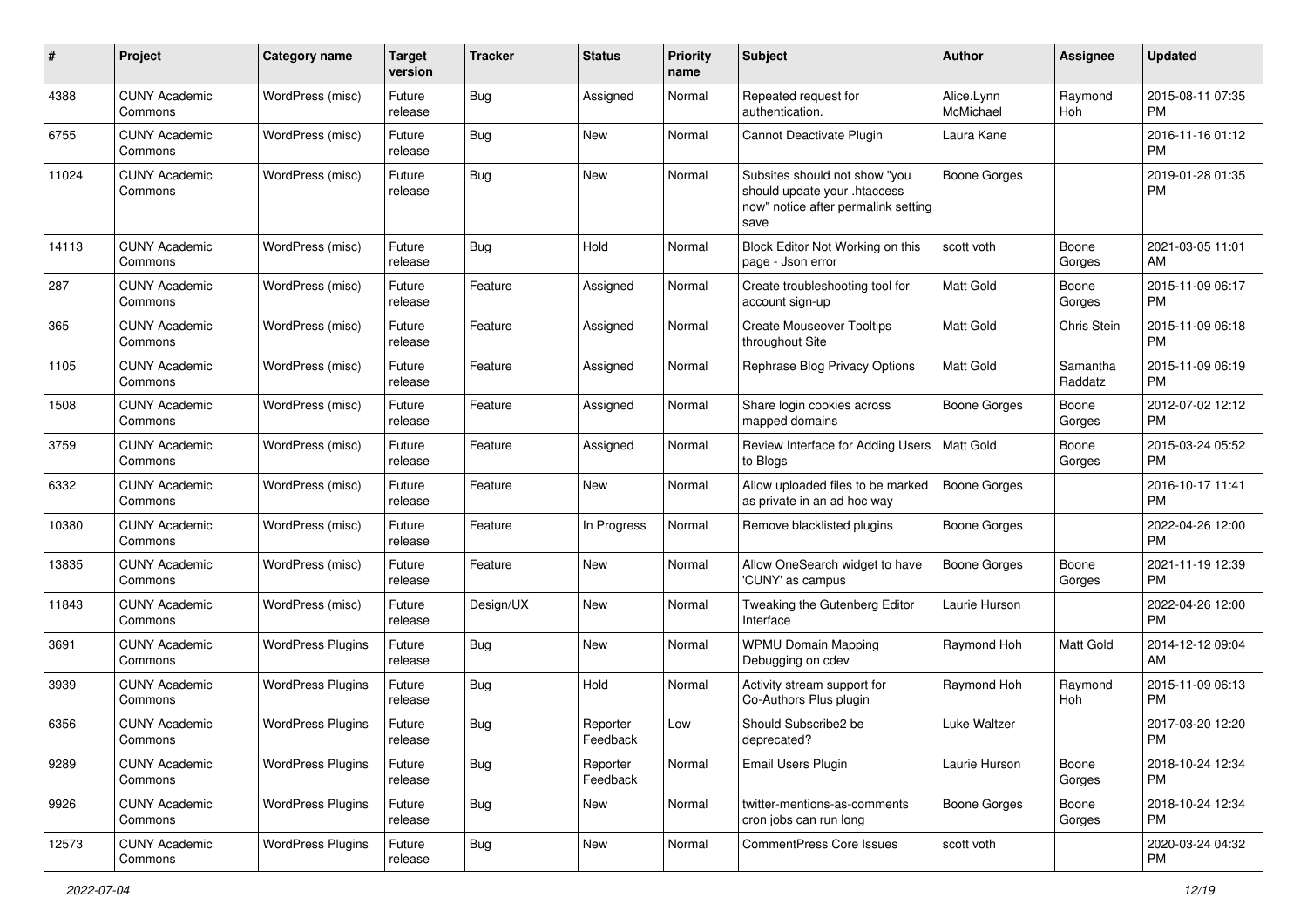| #     | Project                         | Category name            | <b>Target</b><br>version | Tracker        | <b>Status</b>        | <b>Priority</b><br>name | <b>Subject</b>                                                               | <b>Author</b>           | Assignee           | <b>Updated</b>                |
|-------|---------------------------------|--------------------------|--------------------------|----------------|----------------------|-------------------------|------------------------------------------------------------------------------|-------------------------|--------------------|-------------------------------|
| 14987 | <b>CUNY Academic</b><br>Commons | <b>WordPress Plugins</b> | Future<br>release        | Bug            | <b>New</b>           | Normal                  | Elementor update causes<br>database freeze-up                                | Boone Gorges            | Boone<br>Gorges    | 2021-11-29 12:02<br><b>PM</b> |
| 364   | <b>CUNY Academic</b><br>Commons | <b>WordPress Plugins</b> | Future<br>release        | Feature        | New                  | Normal                  | <b>Bulletin Board</b>                                                        | <b>Matt Gold</b>        |                    | 2015-01-05 08:50<br><b>PM</b> |
| 497   | <b>CUNY Academic</b><br>Commons | <b>WordPress Plugins</b> | Future<br>release        | Feature        | Assigned             | Normal                  | Drag and Drop Ordering on<br>Gallery Post Plugin                             | <b>Matt Gold</b>        | Ron Rennick        | 2015-11-09 06:18<br><b>PM</b> |
| 658   | <b>CUNY Academic</b><br>Commons | <b>WordPress Plugins</b> | Future<br>release        | Feature        | Assigned             | Normal                  | Rebulid Sitewide Tag Suggestion                                              | <b>Matt Gold</b>        | Boone<br>Gorges    | 2015-01-05 08:47<br><b>PM</b> |
| 1562  | <b>CUNY Academic</b><br>Commons | <b>WordPress Plugins</b> | Future<br>release        | Feature        | Assigned             | Low                     | Play with NYT Collaborative<br><b>Authoring Tool</b>                         | <b>Matt Gold</b>        | Boone<br>Gorges    | 2015-01-05 08:47<br><b>PM</b> |
| 2223  | <b>CUNY Academic</b><br>Commons | <b>WordPress Plugins</b> | Future<br>release        | Feature        | Assigned             | Low                     | Add Participad to the CUNY<br>Academic Commons                               | <b>Matt Gold</b>        | Boone<br>Gorges    | 2014-09-17 10:03<br><b>PM</b> |
| 8498  | <b>CUNY Academic</b><br>Commons | <b>WordPress Plugins</b> | Future<br>release        | Feature        | <b>New</b>           | Low                     | <b>Gravity Forms Email Users</b>                                             | Raffi<br>Khatchadourian | Matt Gold          | 2017-10-13 12:58<br><b>PM</b> |
| 9947  | <b>CUNY Academic</b><br>Commons | <b>WordPress Plugins</b> | Future<br>release        | Feature        | Reporter<br>Feedback | Normal                  | Install H5P quiz plugin                                                      | <b>Matt Gold</b>        | Boone<br>Gorges    | 2018-09-11 11:01<br>AM        |
| 5826  | <b>CUNY Academic</b><br>Commons | <b>WordPress Plugins</b> | Future<br>release        | Support        | Reporter<br>Feedback | Normal                  | <b>Remove Subscription Options</b><br>plugin from directory                  | Sarah Morgano           | Sarah<br>Morgano   | 2016-10-21 04:14<br><b>PM</b> |
| 9211  | <b>CUNY Academic</b><br>Commons | <b>WordPress Plugins</b> | Future<br>release        | Support        | Reporter<br>Feedback | Normal                  | Auto-Role Setting in Forum Plugin<br><b>Causing Some Confusion</b>           | Luke Waltzer            | Boone<br>Gorges    | 2018-03-13 11:44<br>AM        |
| 11788 | <b>CUNY Academic</b><br>Commons | <b>WordPress Plugins</b> | Future<br>release        | Support        | Reporter<br>Feedback | Normal                  | Plugin Request - Browse Aloud                                                | scott voth              |                    | 2019-09-24 08:42<br>AM        |
| 8078  | <b>CUNY Academic</b><br>Commons | <b>WordPress Plugins</b> | Future<br>release        | System Upgrade | Assigned             | Normal                  | <b>CommentPress Updates</b>                                                  | Margaret Galvan         | Christian<br>Wach  | 2017-05-08 03:49<br><b>PM</b> |
| 412   | <b>CUNY Academic</b><br>Commons | <b>WordPress Themes</b>  | Future<br>release        | Feature        | Assigned             | Normal                  | <b>Featured Themes</b>                                                       | <b>Matt Gold</b>        | Dominic<br>Giglio  | 2015-01-05 08:44<br><b>PM</b> |
| 8211  | <b>CUNY Academic</b><br>Commons | <b>WordPress Themes</b>  | Future<br>release        | Feature        | New                  | Normal                  | Theme Suggestions: Material<br>Design-Inspired Themes                        | Margaret Galvan         | Margaret<br>Galvan | 2017-08-07 02:48<br><b>PM</b> |
| 3492  | <b>CUNY Academic</b><br>Commons | <b>WordPress Themes</b>  | Future<br>release        | Support        | Assigned             | Normal                  | Add CBOX theme to the<br>Commons                                             | scott voth              | Raymond<br>Hoh     | 2014-10-08 05:55<br><b>PM</b> |
| 6644  | <b>CUNY Academic</b><br>Commons |                          | Not tracked              | <b>Bug</b>     | Reporter<br>Feedback | High                    | White Screen at Login Pge                                                    | Luke Waltzer            | Raymond<br>Hoh     | 2016-11-21 10:34<br><b>PM</b> |
| 10262 | <b>CUNY Academic</b><br>Commons |                          | Not tracked              | <b>Bug</b>     | Reporter<br>Feedback | Normal                  | Newsletter Plugin: Broken Image<br>at Bottom of All Newsletters              | Mark Webb               | Raymond<br>Hoh     | 2018-08-30 05:17<br><b>PM</b> |
| 10678 | <b>CUNY Academic</b><br>Commons |                          | Not tracked              | <b>Bug</b>     | Reporter<br>Feedback | High                    | Newsletter Plugin Not Sending<br><b>Out Newsletters</b>                      | Mark Webb               | Boone<br>Gorges    | 2019-09-16 09:38<br><b>PM</b> |
| 11879 | <b>CUNY Academic</b><br>Commons |                          | Not tracked              | <b>Bug</b>     | New                  | Normal                  | Hypothesis comments appearing<br>on multiple, different pdfs across<br>blogs | Laurie Hurson           | Laurie Hurson      | 2019-09-19 02:39<br><b>PM</b> |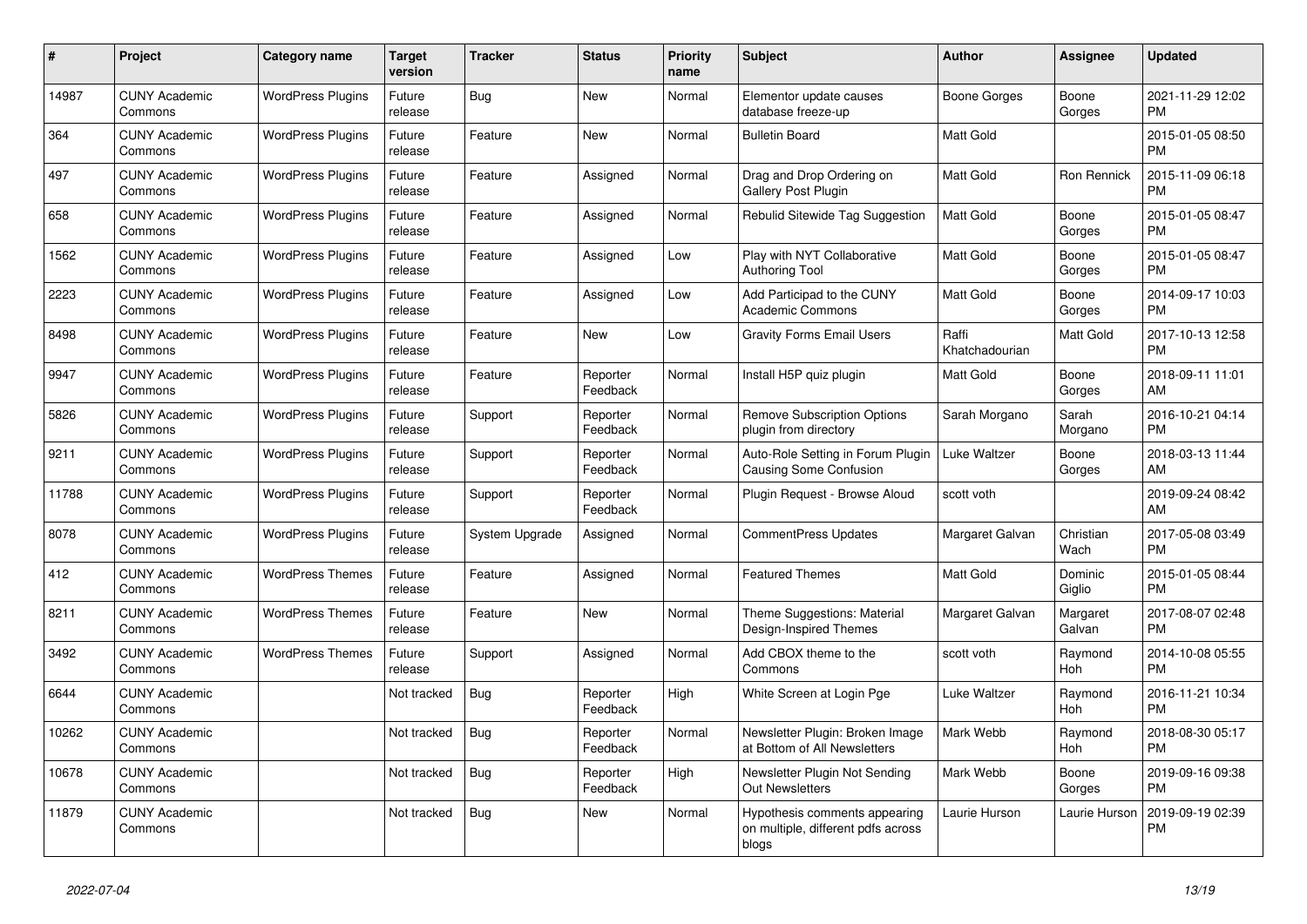| #     | Project                         | Category name | <b>Target</b><br>version | <b>Tracker</b> | <b>Status</b>        | Priority<br>name | <b>Subject</b>                                                                                                                               | <b>Author</b>        | <b>Assignee</b>    | <b>Updated</b>                |
|-------|---------------------------------|---------------|--------------------------|----------------|----------------------|------------------|----------------------------------------------------------------------------------------------------------------------------------------------|----------------------|--------------------|-------------------------------|
| 12198 | <b>CUNY Academic</b><br>Commons |               | Not tracked              | <b>Bug</b>     | Reporter<br>Feedback | Normal           | Duplicate listing in My Sites                                                                                                                | <b>Tom Harbison</b>  |                    | 2019-12-09 05:50<br><b>PM</b> |
| 12436 | <b>CUNY Academic</b><br>Commons |               | Not tracked              | Bug            | Assigned             | Normal           | Nightly system downtime                                                                                                                      | <b>Boone Gorges</b>  |                    | 2020-08-01 09:30<br>AM        |
| 13949 | <b>CUNY Academic</b><br>Commons |               | Not tracked              | Bug            | New                  | Normal           | Continued debugging of runaway<br>MySQL connections                                                                                          | <b>Matt Gold</b>     | Boone<br>Gorges    | 2021-09-14 10:42<br>AM        |
| 14629 | <b>CUNY Academic</b><br>Commons |               | Not tracked              | <b>Bug</b>     | Reporter<br>Feedback | Normal           | Possible Post Order Bug?                                                                                                                     | <b>Syelle Graves</b> |                    | 2021-09-14 10:47<br>AM        |
| 7828  | <b>CUNY Academic</b><br>Commons |               | Not tracked              | Feature        | Assigned             | Normal           | Theme Assessment 2017                                                                                                                        | Margaret Galvan      | Margaret<br>Galvan | 2017-05-02 10:41<br><b>PM</b> |
| 8837  | <b>CUNY Academic</b><br>Commons |               | Not tracked              | Feature        | Assigned             | Normal           | Create a form to request info from<br>people requesting premium<br>themes and plugins                                                        | Matt Gold            | Marilyn<br>Weber   | 2017-11-14 03:35<br><b>PM</b> |
| 9908  | <b>CUNY Academic</b><br>Commons |               | Not tracked              | Feature        | New                  | Normal           | Is it possible to send email<br>updates to users (or an email<br>address not on the list) for only a<br>single page AFTER being<br>prompted? | Michael Shields      | scott voth         | 2018-06-11 01:34<br><b>PM</b> |
| 11517 | <b>CUNY Academic</b><br>Commons |               | Not tracked              | Feature        | Assigned             | Normal           | wp-accessibility plugin should not<br>strip 'target="_blank" by default                                                                      | <b>Boone Gorges</b>  | Laurie Hurson      | 2019-09-24 09:57<br>AM        |
| 12911 | <b>CUNY Academic</b><br>Commons |               | Not tracked              | Feature        | <b>New</b>           | Normal           | Block access to xmlrpc.php based<br>on User-Agent                                                                                            | <b>Boone Gorges</b>  | Boone<br>Gorges    | 2020-06-09 05:12<br><b>PM</b> |
| 13912 | <b>CUNY Academic</b><br>Commons |               | Not tracked              | Feature        | Hold                 | Low              | posting "missed schedule"                                                                                                                    | Marilyn Weber        |                    | 2021-02-23 10:46<br>AM        |
| 14394 | <b>CUNY Academic</b><br>Commons |               | Not tracked              | Feature        | New                  | Normal           | Commons News Site - redesign                                                                                                                 | scott voth           | scott voth         | 2021-09-14 10:46<br>AM        |
| 15923 | <b>CUNY Academic</b><br>Commons |               | Not tracked              | Feature        | Reporter<br>Feedback | Normal           | <b>Bellows Plugin Adjustments</b>                                                                                                            | Laurie Hurson        |                    | 2022-04-20 10:10<br>AM        |
| 8607  | <b>CUNY Academic</b><br>Commons |               | Not tracked              | Support        | <b>New</b>           | Normal           | Paypal?                                                                                                                                      | Marilyn Weber        | Matt Gold          | 2018-05-15 01:37<br><b>PM</b> |
| 10657 | <b>CUNY Academic</b><br>Commons |               | Not tracked              | Support        | Reporter<br>Feedback | Normal           | child theme problems                                                                                                                         | Marilyn Weber        |                    | 2018-11-08 01:19<br><b>PM</b> |
| 11149 | <b>CUNY Academic</b><br>Commons |               | Not tracked              | Support        | Reporter<br>Feedback | Normal           | comments getting blocked                                                                                                                     | Marilyn Weber        | Raymond<br>Hoh     | 2019-03-26 11:40<br>AM        |
| 11509 | <b>CUNY Academic</b><br>Commons |               | Not tracked              | Support        | Reporter<br>Feedback | Normal           | deleted Page causing a Menu<br>problem?                                                                                                      | Marilyn Weber        |                    | 2019-06-04 09:54<br>AM        |
| 11519 | <b>CUNY Academic</b><br>Commons |               | Not tracked              | Support        | Assigned             | Normal           | comment option not appearing                                                                                                                 | Marilyn Weber        |                    | 2019-09-24 10:28<br>AM        |
| 11771 | <b>CUNY Academic</b><br>Commons |               | Not tracked              | Support        | Reporter<br>Feedback | Normal           | post displays in sections                                                                                                                    | Marilyn Weber        |                    | 2019-08-20 10:34<br>AM        |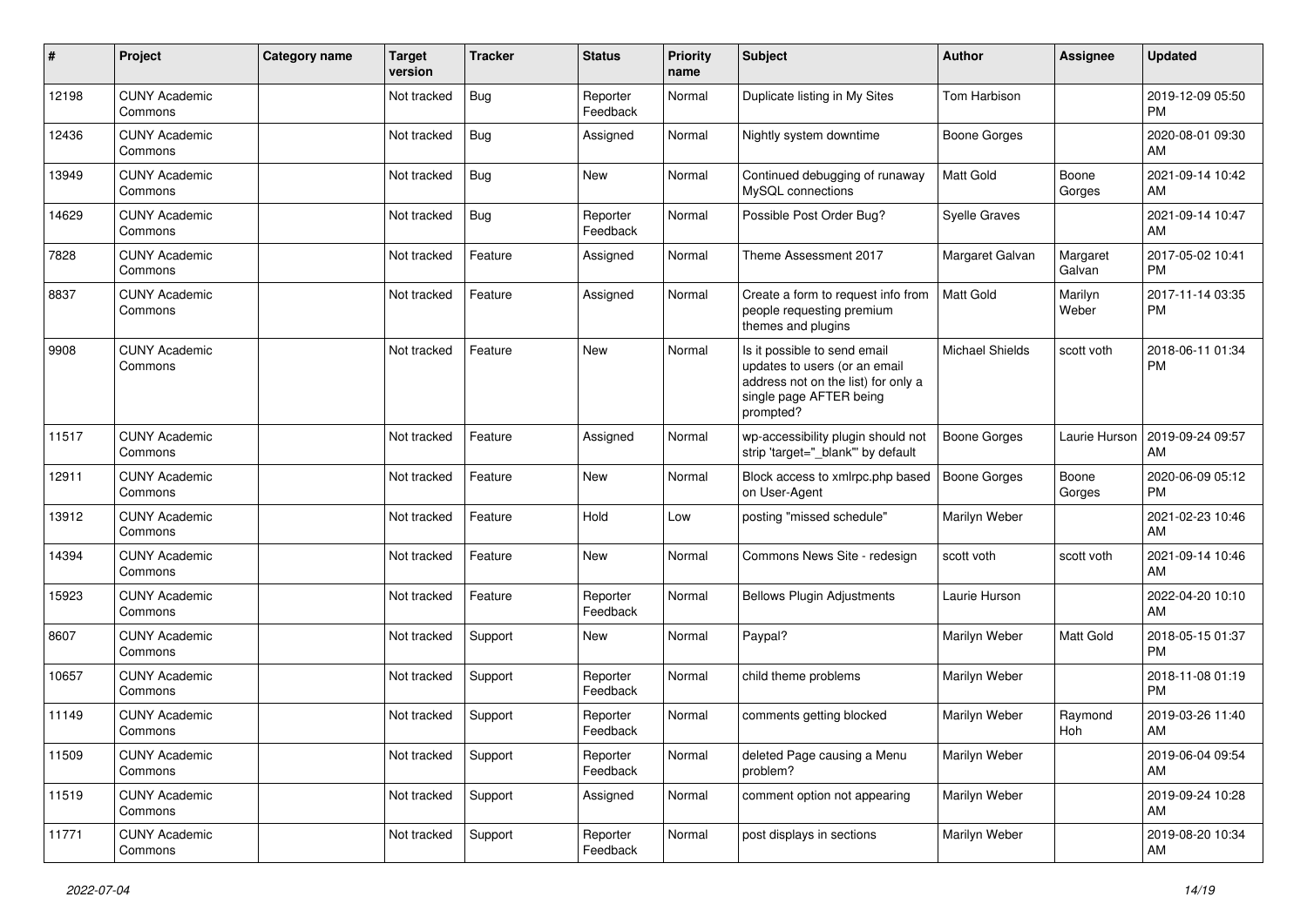| #     | Project                         | <b>Category name</b> | <b>Target</b><br>version | <b>Tracker</b> | <b>Status</b>        | <b>Priority</b><br>name | Subject                                                                              | <b>Author</b>    | Assignee            | <b>Updated</b>                |
|-------|---------------------------------|----------------------|--------------------------|----------------|----------------------|-------------------------|--------------------------------------------------------------------------------------|------------------|---------------------|-------------------------------|
| 11787 | <b>CUNY Academic</b><br>Commons |                      | Not tracked              | Support        | Reporter<br>Feedback | Normal                  | automated comments notifications<br>on ZenDesk                                       | Marilyn Weber    |                     | 2019-08-26 06:18<br><b>PM</b> |
| 11848 | <b>CUNY Academic</b><br>Commons |                      | Not tracked              | Support        | Hold                 | Normal                  | a Dean of Faculty wants to share<br>a large file                                     | Marilyn Weber    |                     | 2019-09-24 08:44<br>AM        |
| 12004 | <b>CUNY Academic</b><br>Commons |                      | Not tracked              | Support        | Reporter<br>Feedback | Normal                  | Notifications for spam blog<br>comments                                              | Gina Cherry      | Raymond<br>Hoh      | 2019-11-01 12:05<br><b>PM</b> |
| 12328 | <b>CUNY Academic</b><br>Commons |                      | Not tracked              | Support        | <b>New</b>           | Normal                  | Sign up Code for Non-CUNY<br>Faculty                                                 | Laurie Hurson    |                     | 2020-01-28 10:25<br>AM        |
| 12352 | <b>CUNY Academic</b><br>Commons |                      | Not tracked              | Support        | <b>New</b>           | Normal                  | "posts list" page builder block<br>option                                            | Marilyn Weber    |                     | 2020-02-03 01:29<br><b>PM</b> |
| 12484 | <b>CUNY Academic</b><br>Commons |                      | Not tracked              | Support        | Reporter<br>Feedback | Normal                  | Sign up Code for COIL Course<br>starting in March                                    | Laurie Hurson    | Matt Gold           | 2020-03-02 02:26<br><b>PM</b> |
| 13034 | <b>CUNY Academic</b><br>Commons |                      | Not tracked              | Support        | Reporter<br>Feedback | Normal                  | a site is asking people to join the<br>Commons to get a download                     | Marilyn Weber    |                     | 2020-07-12 07:23<br>AM        |
| 13255 | <b>CUNY Academic</b><br>Commons |                      | Not tracked              | Support        | Reporter<br>Feedback | Normal                  | Accessibility problems                                                               | Marilyn Weber    |                     | 2020-09-01 05:48<br><b>PM</b> |
| 13286 | <b>CUNY Academic</b><br>Commons |                      | Not tracked              | Support        | <b>New</b>           | Normal                  | problem connecting with<br>WordPress app                                             | Marilyn Weber    | Raymond<br>Hoh      | 2020-09-08 11:16<br>AM        |
| 14398 | <b>CUNY Academic</b><br>Commons |                      | Not tracked              | Support        | Reporter<br>Feedback | Normal                  | Events plug-in notification problem   Marilyn Weber                                  |                  |                     | 2021-05-11 11:21<br>AM        |
| 14538 | <b>CUNY Academic</b><br>Commons |                      | Not tracked              | Support        | Reporter<br>Feedback | Normal                  | <b>Weebly To Commons</b>                                                             | Laurie Hurson    |                     | 2021-09-14 10:47<br>AM        |
| 14842 | <b>CUNY Academic</b><br>Commons |                      | Not tracked              | Support        | Reporter<br>Feedback | Normal                  | Question about widgets and block<br>editor                                           | Gina Cherry      |                     | 2021-10-06 03:01<br><b>PM</b> |
| 14900 | <b>CUNY Academic</b><br>Commons |                      | Not tracked              | Support        | Reporter<br>Feedback | Normal                  | previous theme?                                                                      | Marilyn Weber    |                     | 2021-10-25 10:31<br>AM        |
| 15176 | <b>CUNY Academic</b><br>Commons |                      | Not tracked              | Support        | Reporter<br>Feedback | Normal                  | Archiving Q Writing & Old<br>Wordpress Sites on the Commons                          | Laurie Hurson    |                     | 2022-02-08 10:28<br>AM        |
| 15816 | <b>CUNY Academic</b><br>Commons |                      | Not tracked              | Support        | <b>New</b>           | Normal                  | slow loading at SPS                                                                  | Marilyn Weber    |                     | 2022-04-05 01:26<br><b>PM</b> |
| 2612  | <b>CUNY Academic</b><br>Commons |                      | Not tracked              | Publicity      | Assigned             | Normal                  | Pinterest site for the Commons                                                       | local admin      | Sarah<br>Morgano    | 2016-03-04 11:19<br>AM        |
| 5298  | <b>CUNY Academic</b><br>Commons |                      | Not tracked              | Publicity      | <b>New</b>           | Normal                  | Survey Pop-Up Text                                                                   | Samantha Raddatz | Samantha<br>Raddatz | 2016-03-22 12:27<br><b>PM</b> |
| 6665  | <b>CUNY Academic</b><br>Commons |                      | Not tracked              | Publicity      | <b>New</b>           | Normal                  | Dead Link in 1.10 announcement<br>post                                               | Paige Dupont     | Stephen Real        | 2016-12-01 03:11<br><b>PM</b> |
| 11393 | <b>CUNY Academic</b><br>Commons |                      | Not tracked              | Publicity      | <b>New</b>           | Normal                  | After 1.15 release, ceate a hero<br>slide and post about adding a site<br>to a group | scott voth       | Patrick<br>Sweeney  | 2019-05-14 10:32<br>AM        |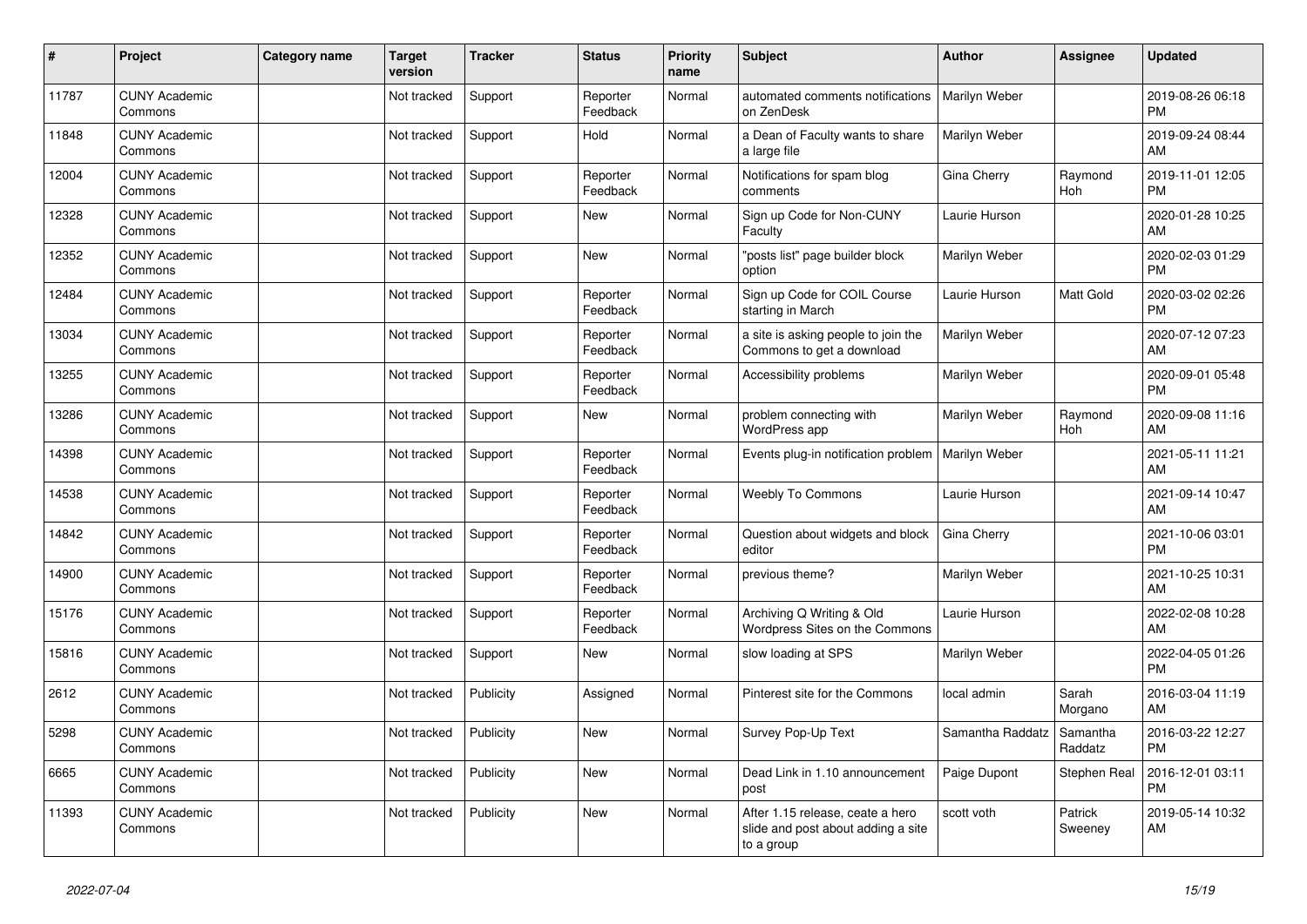| #     | Project                         | <b>Category name</b>      | <b>Target</b><br>version | <b>Tracker</b> | <b>Status</b>        | <b>Priority</b><br>name | <b>Subject</b>                                                      | <b>Author</b>           | <b>Assignee</b>     | <b>Updated</b>                |
|-------|---------------------------------|---------------------------|--------------------------|----------------|----------------------|-------------------------|---------------------------------------------------------------------|-------------------------|---------------------|-------------------------------|
| 14475 | <b>CUNY Academic</b><br>Commons |                           | Not tracked              | Publicity      | <b>New</b>           | Normal                  | <b>OER Showcase Page</b>                                            | Laurie Hurson           | Laurie Hurson       | 2021-09-14 10:46<br>AM        |
| 14504 | <b>CUNY Academic</b><br>Commons |                           | Not tracked              | Publicity      | Reporter<br>Feedback | Normal                  | Adding showcases to home page<br>menu                               | Laurie Hurson           | Boone<br>Gorges     | 2022-01-19 03:26<br><b>PM</b> |
| 4235  | <b>CUNY Academic</b><br>Commons |                           | Not tracked              | Design/UX      | Assigned             | Normal                  | Explore user experience around<br>comments on forum topics vs docs  | <b>Matt Gold</b>        | Samantha<br>Raddatz | 2015-07-21 10:23<br>AM        |
| 10839 | <b>CUNY Academic</b><br>Commons | About page                | Not tracked              | Support        | <b>New</b>           | Normal                  | <b>Mission Statement Needs</b><br>Revision                          | scott voth              | Matt Gold           | 2018-12-26 10:58<br>AM        |
| 2666  | <b>CUNY Academic</b><br>Commons | About page                | Not tracked              | Documentation  | Assigned             | Normal                  | <b>Update About Text</b>                                            | Chris Stein             | Luke Waltzer        | 2016-03-04 11:19<br>AM        |
| 4972  | <b>CUNY Academic</b><br>Commons | Analytics                 | Not tracked              | Bug            | <b>New</b>           | Normal                  | <b>Newsletter Analytics</b>                                         | Stephen Real            | Matt Gold           | 2015-12-09 12:54<br><b>PM</b> |
| 5679  | <b>CUNY Academic</b><br>Commons | Analytics                 | Not tracked              | Feature        | New                  | Normal                  | Logged In Users for GA                                              | Valerie Townsend        | Valerie<br>Townsend | 2016-06-11 09:49<br>AM        |
| 4070  | <b>CUNY Academic</b><br>Commons | Analytics                 | Not tracked              | Support        | Assigned             | Normal                  | Request for JITP site analytics                                     | <b>Matt Gold</b>        | Seth Persons        | 2016-02-23 03:09<br><b>PM</b> |
| 15210 | <b>CUNY Academic</b><br>Commons | Analytics                 | Not tracked              | Design/UX      | New                  | Normal                  | Google Analytics improvements                                       | Colin McDonald          | Boone<br>Gorges     | 2022-05-24 10:47<br>AM        |
| 12350 | <b>CUNY Academic</b><br>Commons | <b>Blogs (BuddyPress)</b> | Not tracked              | Support        | Reporter<br>Feedback | Normal                  | URL creation problem                                                | Marilyn Weber           |                     | 2020-02-03 11:27<br>AM        |
| 14994 | <b>CUNY Academic</b><br>Commons | cdev.gc.cuny.edu          | Not tracked              | Support        | In Progress          | Normal                  | Clear Cache on CDEV                                                 | scott voth              | Raymond<br>Hoh      | 2021-12-07 03:51<br><b>PM</b> |
| 9060  | <b>CUNY Academic</b><br>Commons | Commons In A Box          | Not tracked              | <b>Bug</b>     | Hold                 | Normal                  | Problems with CBox image library<br>upload                          | Lisa Rhody              | Raymond<br>Hoh      | 2018-01-10 03:26<br><b>PM</b> |
| 4027  | <b>CUNY Academic</b><br>Commons | Commons In A Box          | Not tracked              | Design/UX      | Assigned             | Normal                  | Usability review of CBOX update<br>procedures                       | <b>Matt Gold</b>        | Samantha<br>Raddatz | 2015-05-11 06:36<br><b>PM</b> |
| 11556 | <b>CUNY Academic</b><br>Commons | Courses                   | Not tracked              | <b>Bug</b>     | Reporter<br>Feedback | Normal                  | Instructor name given in course<br>listing                          | Tom Harbison            |                     | 2019-06-25 04:12<br><b>PM</b> |
| 12438 | <b>CUNY Academic</b><br>Commons | Courses                   | Not tracked              | Bug            | New                  | Normal                  | Site appearing twice                                                | Laurie Hurson           | Boone<br>Gorges     | 2020-02-18 01:34<br><b>PM</b> |
| 9420  | <b>CUNY Academic</b><br>Commons | cuny.is                   | Not tracked              | Feature        | New                  | Normal                  | Request for http://cuny.is/streams                                  | Raffi<br>Khatchadourian | Marilyn<br>Weber    | 2018-04-02 10:08<br>AM        |
| 8902  | <b>CUNY Academic</b><br>Commons | Design                    | Not tracked              | Feature        | Assigned             | Normal                  | Report back on research on<br><b>BuddyPress themes</b>              | Matt Gold               | Michael Smith       | 2017-11-10 12:31<br><b>PM</b> |
| 3524  | <b>CUNY Academic</b><br>Commons | Documentation             | Not tracked              | Documentation  | Assigned             | Normal                  | Post describing all you can do<br>when starting up a new blog/group | <b>Matt Gold</b>        | scott voth          | 2014-10-04 12:56<br><b>PM</b> |
| 10982 | <b>CUNY Academic</b><br>Commons | Domain Mapping            | Not tracked              | Support        | Reporter<br>Feedback | Normal                  | <b>CNAME</b> question                                               | scott voth              |                     | 2019-01-22 04:29<br><b>PM</b> |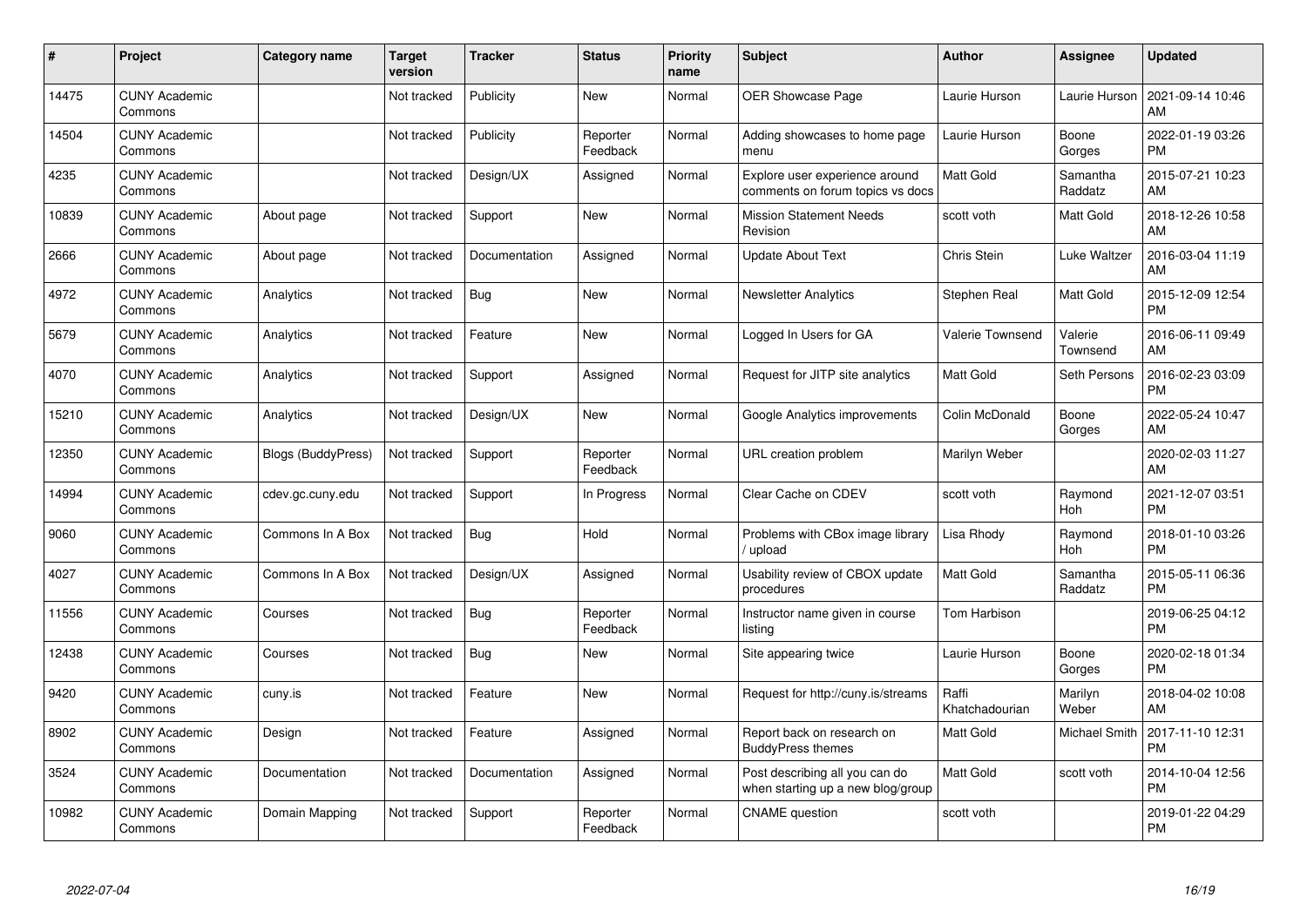| $\#$  | Project                         | <b>Category name</b>           | <b>Target</b><br>version | <b>Tracker</b> | <b>Status</b>        | Priority<br>name | <b>Subject</b>                                                              | <b>Author</b>           | <b>Assignee</b>     | <b>Updated</b>                |
|-------|---------------------------------|--------------------------------|--------------------------|----------------|----------------------|------------------|-----------------------------------------------------------------------------|-------------------------|---------------------|-------------------------------|
| 11493 | <b>CUNY Academic</b><br>Commons | Domain Mapping                 | Not tracked              | Support        | Reporter<br>Feedback | Normal           | Domain Mapping Request - Talia<br>Schaffer                                  | scott voth              | Matt Gold           | 2019-08-06 08:39<br>AM        |
| 9979  | <b>CUNY Academic</b><br>Commons | <b>Email Notifications</b>     | Not tracked              | Bug            | Reporter<br>Feedback | Normal           | Reports of slow email activation<br>emails                                  | <b>Matt Gold</b>        | Boone<br>Gorges     | 2018-08-29 09:40<br><b>PM</b> |
| 11077 | <b>CUNY Academic</b><br>Commons | Events                         | Not tracked              | Feature        | Reporter<br>Feedback | Normal           | Show event category description<br>in event list view                       | Raffi<br>Khatchadourian |                     | 2019-02-12 10:38<br><b>PM</b> |
| 5317  | <b>CUNY Academic</b><br>Commons | Group Blogs                    | Not tracked              | <b>Bug</b>     | Reporter<br>Feedback | Normal           | Notifications of New Post Didn't<br>Come                                    | Luke Waltzer            | Samantha<br>Raddatz | 2016-03-21 10:41<br><b>PM</b> |
| 7928  | <b>CUNY Academic</b><br>Commons | Group Forums                   | Not tracked              | Bug            | New                  | Normal           | Duplicate Forum post                                                        | Luke Waltzer            | Raymond<br>Hoh      | 2017-04-11 09:27<br><b>PM</b> |
| 13328 | <b>CUNY Academic</b><br>Commons | Group Forums                   | Not tracked              | Bug            | Reporter<br>Feedback | Normal           | cross-posting in two related<br>groups                                      | Marilyn Weber           | Raymond<br>Hoh      | 2020-09-15 10:39<br><b>PM</b> |
| 9015  | <b>CUNY Academic</b><br>Commons | Groups (misc)                  | Not tracked              | Outreach       | Assigned             | Normal           | Email group admins the email<br>addresses of their groups                   | <b>Matt Gold</b>        | Matt Gold           | 2018-01-02 09:54<br>AM        |
| 11883 | <b>CUNY Academic</b><br>Commons | Help/Codex                     | Not tracked              | Support        | New                  | Normal           | Need Embedding Help Page<br>Update (Tableau)                                | Anthony Wheeler         | scott voth          | 2019-09-24 08:49<br>AM        |
| 12392 | <b>CUNY Academic</b><br>Commons | Help/Codex                     | Not tracked              | Documentation  | <b>New</b>           | Normal           | <b>Updates to Common Commons</b><br>Questions on Help Page                  | scott voth              | Margaret<br>Galvan  | 2020-02-11 10:53<br>AM        |
| 6995  | <b>CUNY Academic</b><br>Commons | Home Page                      | Not tracked              | <b>Bug</b>     | Assigned             | Normal           | member filter on homepage not<br>workina                                    | <b>Matt Gold</b>        | Raymond<br>Hoh      | 2016-12-11 09:46<br><b>PM</b> |
| 3230  | <b>CUNY Academic</b><br>Commons | Internal Tools and<br>Workflow | Not tracked              | Feature        | Assigned             | High             | Scripts for quicker<br>provisioning/updating of<br>development environments | Boone Gorges            | Boone<br>Gorges     | 2016-01-26 04:54<br><b>PM</b> |
| 12382 | <b>CUNY Academic</b><br>Commons | Membership                     | Not tracked              | Support        | <b>New</b>           | Normal           | Email request change                                                        | Marilyn Weber           | Marilyn<br>Weber    | 2020-02-06 12:56<br><b>PM</b> |
| 3565  | <b>CUNY Academic</b><br>Commons | My Commons                     | Not tracked              | Documentation  | <b>New</b>           | Normal           | Load Newest inconsistencies                                                 | Chris Stein             | scott voth          | 2015-11-09 01:16<br><b>PM</b> |
| 8440  | <b>CUNY Academic</b><br>Commons | Onboarding                     | Not tracked              | <b>Bug</b>     | New                  | Normal           | Create Test Email Accounts for<br><b>Onboarding Project</b>                 | Stephen Real            | Stephen Real        | 2017-08-01 09:49<br><b>PM</b> |
| 10794 | <b>CUNY Academic</b><br>Commons | Performance                    | Not tracked              | <b>Bug</b>     | New                  | Normal           | Memcached connection<br>occasionally breaks                                 | <b>Boone Gorges</b>     | Boone<br>Gorges     | 2018-12-06 03:30<br><b>PM</b> |
| 15242 | <b>CUNY Academic</b><br>Commons | Performance                    | Not tracked              | Bug            | Reporter<br>Feedback | Normal           | Slugist site                                                                | Raffi<br>Khatchadourian | Boone<br>Gorges     | 2022-02-07 11:14<br>AM        |
| 6115  | <b>CUNY Academic</b><br>Commons | Publicity                      | Not tracked              | Feature        | Assigned             | Normal           | create digital signage for GC                                               | Matt Gold               | scott voth          | 2016-10-11 10:09<br><b>PM</b> |
| 9643  | <b>CUNY Academic</b><br>Commons | Publicity                      | Not tracked              | Feature        | New                  | Normal           | Create a page on the Commons<br>for logos etc.                              | Stephen Real            | Stephen Real        | 2018-04-24 10:53<br>AM        |
| 12247 | <b>CUNY Academic</b><br>Commons | Publicity                      | Not tracked              | Support        | <b>New</b>           | Normal           | <b>Screenshot of First Commons</b><br>Homepage                              | scott voth              | scott voth          | 2020-01-14 12:08<br><b>PM</b> |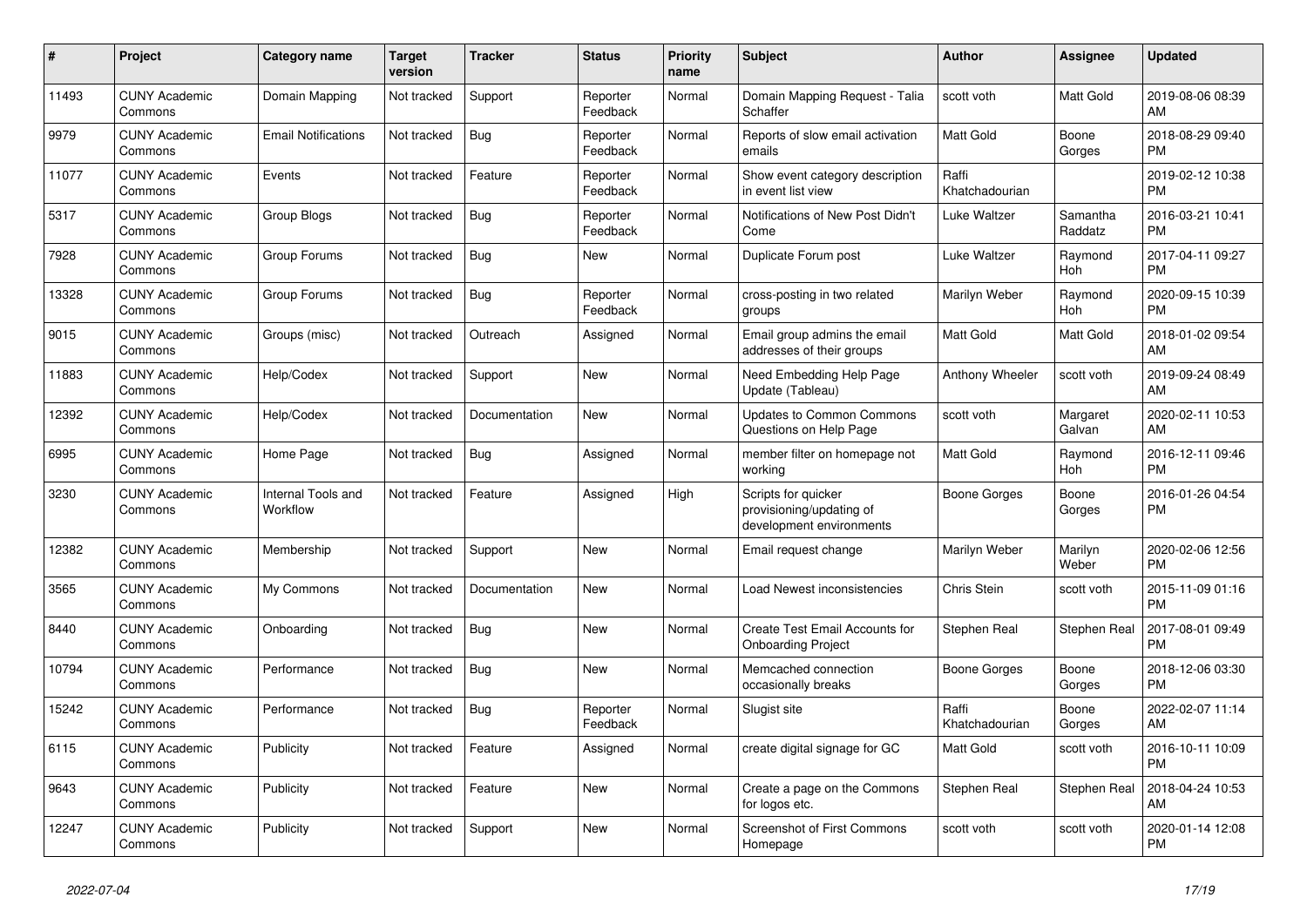| #     | Project                         | Category name     | <b>Target</b><br>version | <b>Tracker</b> | <b>Status</b>        | Priority<br>name | <b>Subject</b>                                                       | <b>Author</b>         | <b>Assignee</b>    | <b>Updated</b>                |
|-------|---------------------------------|-------------------|--------------------------|----------------|----------------------|------------------|----------------------------------------------------------------------|-----------------------|--------------------|-------------------------------|
| 3615  | <b>CUNY Academic</b><br>Commons | Redmine           | Not tracked              | Feature        | <b>New</b>           | Low              | Create Redmine issues via email                                      | Dominic Giglio        | Boone<br>Gorges    | 2017-11-16 11:36<br>AM        |
| 10273 | <b>CUNY Academic</b><br>Commons | Registration      | Not tracked              | Support        | Reporter<br>Feedback | Normal           | users combining CF and campus<br>address                             | Marilyn Weber         |                    | 2019-09-18 10:58<br>AM        |
| 6671  | <b>CUNY Academic</b><br>Commons | Reply By Email    | Not tracked              | Bug            | Assigned             | Normal           | "Post too often" RBE error<br>message                                | Matt Gold             | Raymond<br>Hoh     | 2016-11-11 09:55<br>AM        |
| 8991  | <b>CUNY Academic</b><br>Commons | Reply By Email    | Not tracked              | Bug            | Hold                 | Normal           | RBE duplicate email message<br>issue                                 | <b>Matt Gold</b>      | Raymond<br>Hoh     | 2018-02-18 08:53<br><b>PM</b> |
| 13430 | <b>CUNY Academic</b><br>Commons | Reply By Email    | Not tracked              | <b>Bug</b>     | <b>New</b>           | Normal           | Delay in RBE                                                         | Luke Waltzer          | Raymond<br>Hoh     | 2020-10-13 11:16<br>AM        |
| 8976  | <b>CUNY Academic</b><br>Commons | Reply By Email    | Not tracked              | Feature        | Assigned             | Normal           | Package RBE new topics posting?                                      | <b>Matt Gold</b>      | Raymond<br>Hoh     | 2017-12-04 02:34<br><b>PM</b> |
| 3369  | <b>CUNY Academic</b><br>Commons | Reply By Email    | Not tracked              | Outreach       | Hold                 | Normal           | Release reply by email to WP<br>plugin directory                     | Matt Gold             | Raymond<br>Hoh     | 2016-03-01 12:46<br><b>PM</b> |
| 9729  | <b>CUNY Academic</b><br>Commons | <b>SEO</b>        | Not tracked              | Support        | <b>New</b>           | Normal           | 503 Errors showing on<br>newlaborforum.cuny.edu                      | Diane Krauthamer      | Raymond<br>Hoh     | 2018-05-22 04:48<br><b>PM</b> |
| 8898  | <b>CUNY Academic</b><br>Commons | Social Paper      | Not tracked              | Feature        | Assigned             | Normal           | Usage data on docs and social<br>paper                               | Matt Gold             | Matt Gold          | 2017-11-16 11:32<br>AM        |
| 13975 | <b>CUNY Academic</b><br>Commons | Social Paper      | Not tracked              | Support        | Reporter<br>Feedback | Normal           | can't approve comments on Social<br>Paper paper                      | Marilyn Weber         |                    | 2021-02-12 09:33<br>AM        |
| 8666  | <b>CUNY Academic</b><br>Commons | Teaching          | Not tracked              | Documentation  | Assigned             | Normal           | Create Teaching on the Commons<br>Resource Page                      | <b>Matt Gold</b>      | Laurie Hurson      | 2019-09-23 03:16<br><b>PM</b> |
| 6298  | <b>CUNY Academic</b><br>Commons | User Experience   | Not tracked              | Design/UX      | Assigned             | Normal           | Examine data from survey                                             | Matt Gold             | Margaret<br>Galvan | 2016-10-14 12:16<br><b>PM</b> |
| 9941  | <b>CUNY Academic</b><br>Commons | Wiki              | Not tracked              | Support        | Assigned             | Normal           | Wiki functionality                                                   | Matt Gold             | Boone<br>Gorges    | 2018-06-26 10:57<br>AM        |
| 14483 | <b>CUNY Academic</b><br>Commons | WordPress - Media | Not tracked              | Bug            | Reporter<br>Feedback | Normal           | <b>Wordpress PDF Embed Stopped</b><br>Working after JITP Media Clone | Patrick DeDauw        | Boone<br>Gorges    | 2021-05-20 01:51<br><b>PM</b> |
| 11386 | <b>CUNY Academic</b><br>Commons | WordPress - Media | Not tracked              | Support        | Reporter<br>Feedback | Normal           | disappearing images                                                  | scott voth            | Boone<br>Gorges    | 2019-05-14 10:32<br>AM        |
| 11449 | <b>CUNY Academic</b><br>Commons | WordPress - Media | Not tracked              | Support        | Reporter<br>Feedback | Normal           | Cloning Media Library for JITP<br>from Staging to Production Site    | <b>Patrick DeDauw</b> | Boone<br>Gorges    | 2019-05-13 12:00<br><b>PM</b> |
| 9346  | <b>CUNY Academic</b><br>Commons | WordPress (misc)  | Not tracked              | Bug            | New                  | Normal           | Clone cetls.bmcc.cuny.edu for<br>development                         | Owen Roberts          | Raymond<br>Hoh     | 2018-03-06 05:35<br><b>PM</b> |
| 10040 | <b>CUNY Academic</b><br>Commons | WordPress (misc)  | Not tracked              | <b>Bug</b>     | Reporter<br>Feedback | Normal           | User doesn't see full list of themes                                 | <b>Matt Gold</b>      | Boone<br>Gorges    | 2018-07-25 10:12<br>AM        |
| 3657  | <b>CUNY Academic</b><br>Commons | WordPress (misc)  | Not tracked              | Feature        | <b>New</b>           | Normal           | Create alert for GC email<br>addresses                               | <b>Matt Gold</b>      | Matt Gold          | 2016-04-14 11:29<br><b>PM</b> |